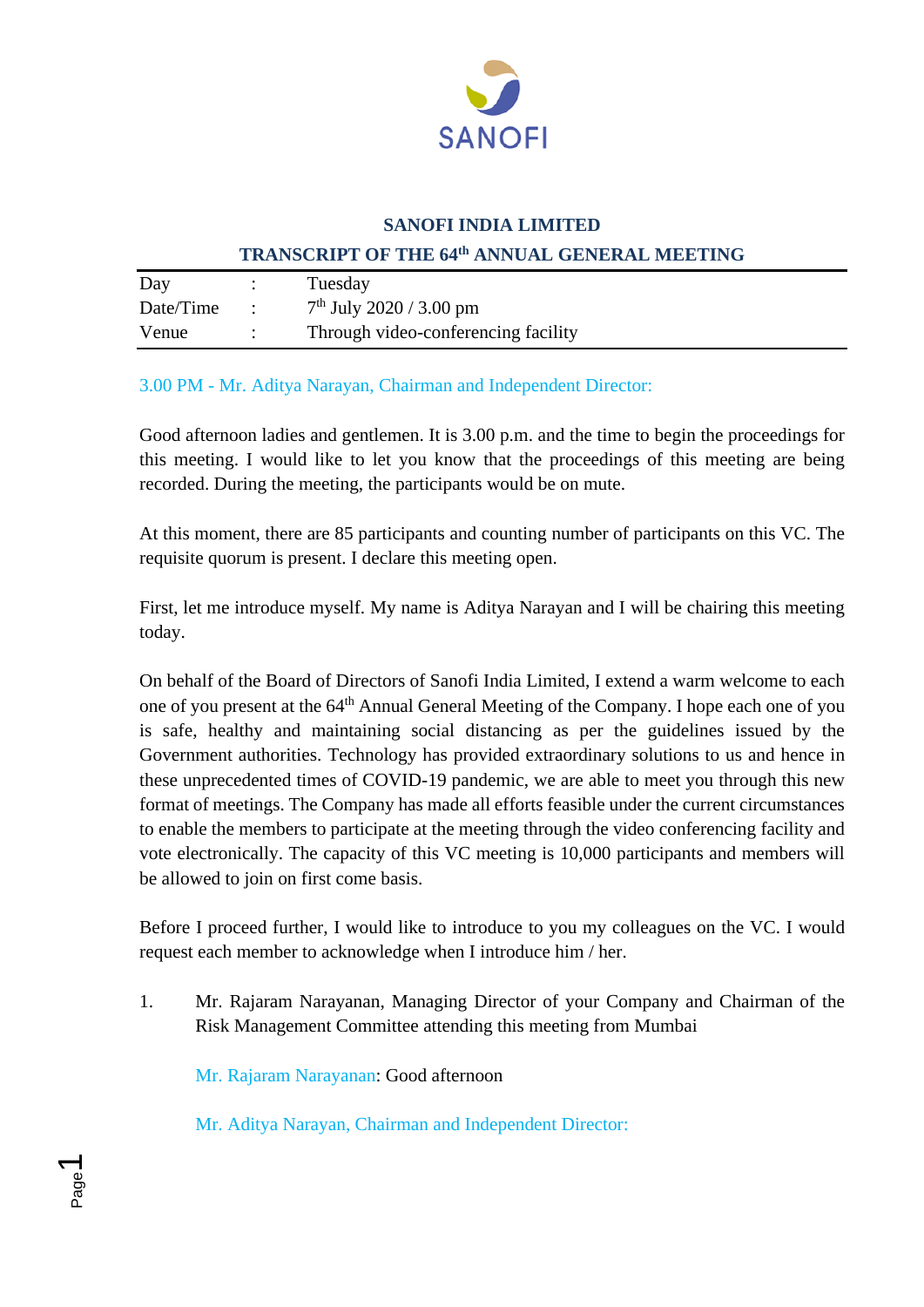

- 2. Mrs. Usha Thorat, Independent Director and Chairperson of the Audit Committee, Nomination and Remuneration Committee, CSR Committee and Stakeholder Relationship Committee attending this meeting from Kolhapur
- 3. Mr. Charles Billard, Whole time Director & Chief Financial Officer attending this meeting from Mumbai
- 4. Mr. Cherian Mathew, Whole time Director & Head of Industrial Affairs attending this meeting from Mumbai
- 5. Mr. Girish Tekchandani, Company Secretary attending this meeting from Mumbai

We also have Ms. Asha Ramanathan, Partner Price Waterhouse who are Statutory Auditors of the Company and Mr. Makarand M Joshi, Partner of Makarand M Joshi & Co. who are Secretarial Auditors of the Company and Scrutinizers of the e-voting process for this AGM.

Mr. Cyril Grandchamp-Desraux who is based at Paris had to be urgently called to attend an important group level meeting at the same time and hence he has regretted his inability to join this meeting today.

There have been few changes in the Board since the last AGM.

- 1. Dr. Shailesh Ayyangar ceased to Director of the Company on  $25<sup>th</sup>$  February 2020, as you know he had retired from Sanofi.
- 2. Mr. Thomas Rouckout ceased to be Director of the Company on 25<sup>th</sup> February 2020 due to change in his role with the Sanofi group.
- 3. Mr. Rangaswamy R Iyer ceased to be Independent Director on completion of his term on 30th March 2020.

On behalf of all of us, I would like to place on record our deep appreciation for the contribution made by Dr. Shailesh Ayyangar, Mr. Thomas Rouckout and Mr. Rangaswamy R Iyer to your Company.

Subject to the approval of the members, Mr. Cherian Mathew was appointed as Director and Whole Time Director with effect from 29<sup>th</sup> July 2019. I have already introduced him few moments back.

The proposals on appointment of Mr. Cherian Mathew as Director and Whole Time Director of the Company are part of the agenda of this meeting as resolution Nos. 4 and 5 in the Notice of the Annual General Meeting. We look forward to your whole-hearted support on these proposals.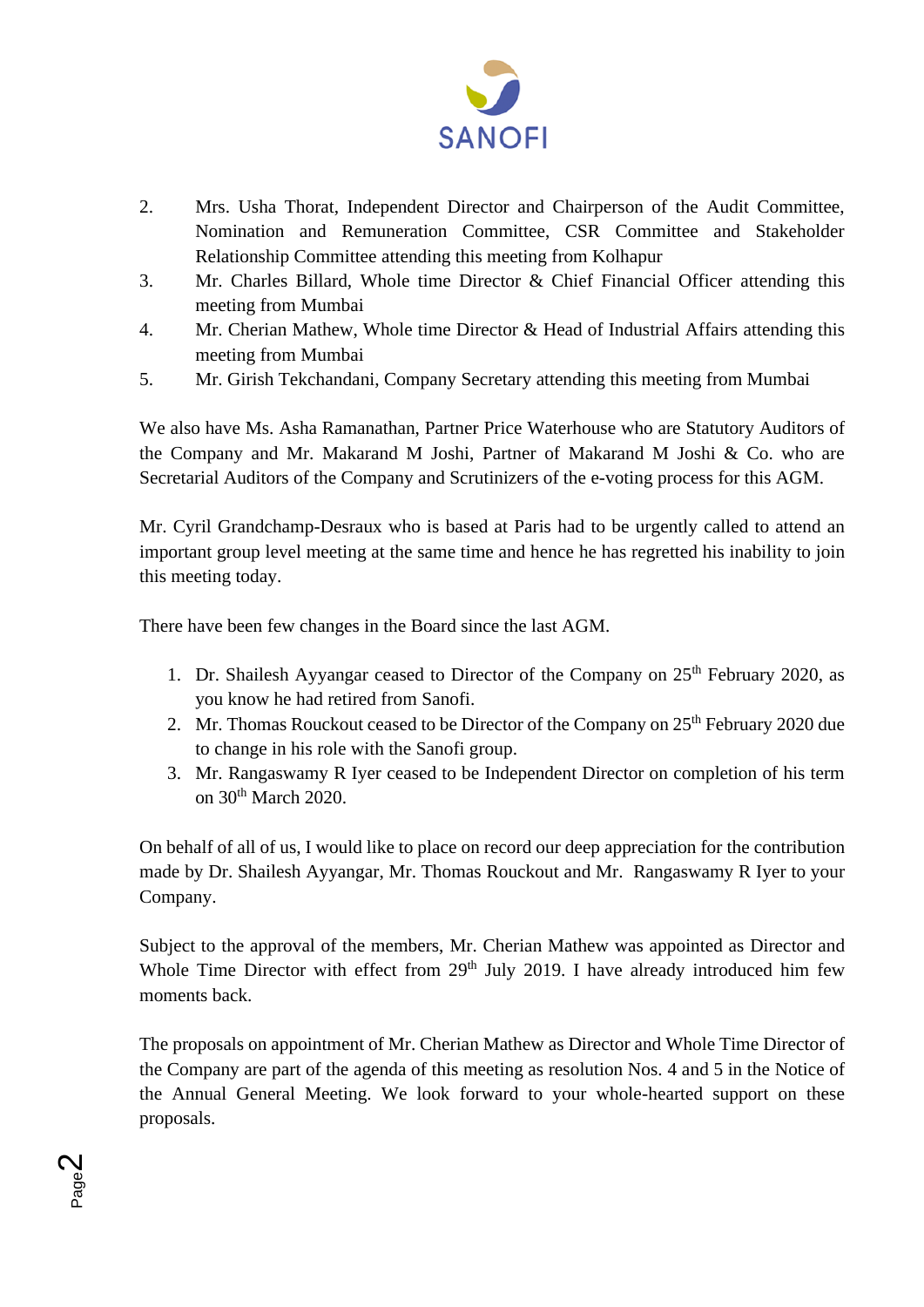

Since we are holding the meeting in new format, before moving forward, I would like to explain the flow of the whole meeting.

- 1. After few compliances, I will talk about the key achievements of your Company in the year 2019 and in the current year up to the date of this meeting. I will also brief you on few strategic matters.
- 2. We will then talk about the proposals which have been placed before you for approval.
- 3. We had requested all of you to send your queries in advance, on the business, proposals in the AGM Notice and other matters in the Annual Report. In this new format of the VC meeting, we will respond to only those queries which have already been received by us.
- 4. And most importantly, we will then open lines for those shareholders who have registered themselves as speaker at this AGM. We would like to hear your suggestions, inputs and comments. If you have further queries on business, even if we are not able to respond today, we will be happy to address them in due course.

And, now to the business of this meeting. I trust that you have received the Annual Report and the Notice of the AGM containing the Resolutions to be voted on.

The Company had provided members the opportunity to cast their vote on the resolutions contained in the AGM Notice, by means of remote e-voting. The remote e-voting commenced on 4<sup>th</sup> July 2020 at 9.00 am and closed on 6<sup>th</sup> July 2020 at 5.00 pm.

Members present at the Annual General Meeting today may cast their votes through voting on e-voting platform of CDSL through which you are joining this meeting. The e-voting platform is open now for voting and will close after 30 minutes from the time of closure of this meeting. I hope the process is clear.

Now let me come to the first point, as you know Sanofi has always kept patients at the heart of everything that it does, and this commitment has been reinforced during these challenging times. The Annual Report 2019 which is already with you, explains, how your company has developed innovative services around the medicines that it manufactures, which help patients make informed health decisions, how your Company is accelerating its presence in the digital health ecosystem, which is re-defining the way patients receive healthcare, and how your Company and its employees are coming together around social causes to make a real difference in the society.

I am sure you would have reviewed the Annual Report which explains these aspects in reasonable detail.

Page ო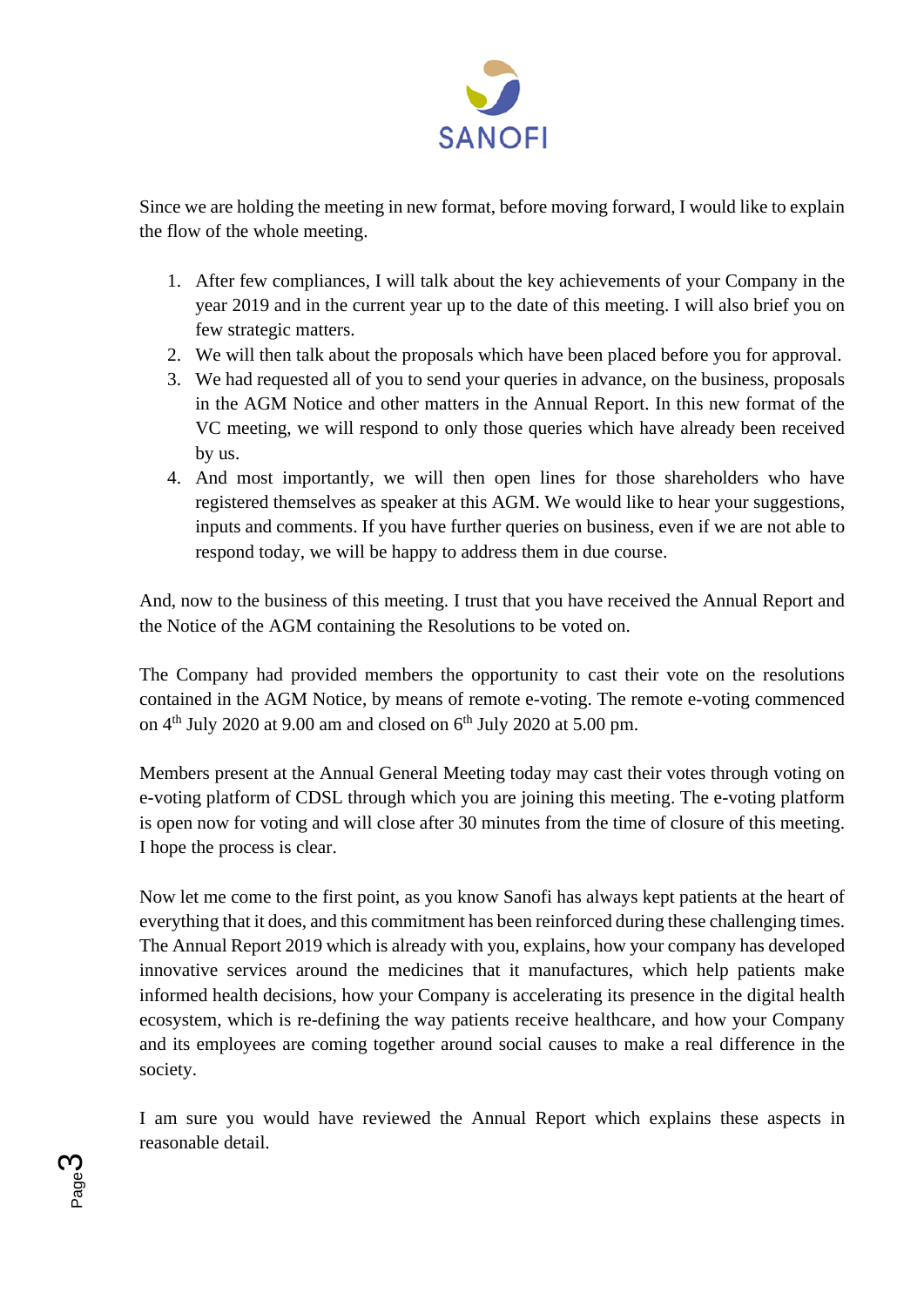

As you aware, year 2019 was a challenging year for Indian economy. Economic slowdown in the country had an impact on Pharma Market as well. In addition to the slower growth, the industry continued to face challenges of higher prices of Active Pharmaceutical Ingredients and intermediates resulting in margin pressures.

Your Company has made continuous efforts to enhance its performance by focusing on patient centric initiatives, strengthening its brands, reviewing its manufacturing footprint and building organizational capabilities for the future. The Company is equally focused on sustainability efforts like business continuity, risk management, ethics and business integrity, quality, safety, risk management and internal controls.

Out of all these areas, I would like to focus on three topics today–

- 1. First one is comment on Indian Pharmaceuticals Industry and performance of the Company,
- 2. Manufacturing strategy of the Company and the slump sale transaction which was completed recently, and
- 3. the pandemic and how your Company is coping with it.

Now for the pharmaceutical industry, for the year ended 31st December 2019, IQVIA estimated that the Indian Pharmaceutical Market size is approximately Rs.1,500 billion rupees growing at 10.4% over the previous year. The industry growth in 2019 and the recent months of 2020 is significantly lower than the annualized growth rate of 13-14% seen over the past decade. The industry growth on MAT basis in May 2020 was 7% and for the month of May 2020 it was in fact negative 8%. The industry has been slowing down and this has been aggravated during the recent COVID-19 pandemic crisis.

Against this background, as you would have seen from the Annual Report, your Company had yet another year of good performance in the year 2019. Your Company achieved total revenues from operations of Rs.30.7 billion registering a growth of 11% over previous year. Net profit was at Rs.4.1 billion registering a growth of 9% over previous year.

You would have also seen the financial performance of the Company in Q1 of the year 2020 which were declared by the Company, few weeks ago. In Q1 2020, your Company achieved total revenues from operations of Rs.7.8 billion, registering a growth of 9% over the same quarter in the previous year. Profit before tax and exceptional items was at Rs.1.8 billion registering a growth of 23% over the same quarter in the previous year. The exceptional items were mainly relating to the slump sale transaction of the Ankleshwar manufacturing facility.

The Company is committed to adopting leading edge practices in the areas of employee welfare, talent development and building a future-fit organization. Top Employer Institute, a global

Page 4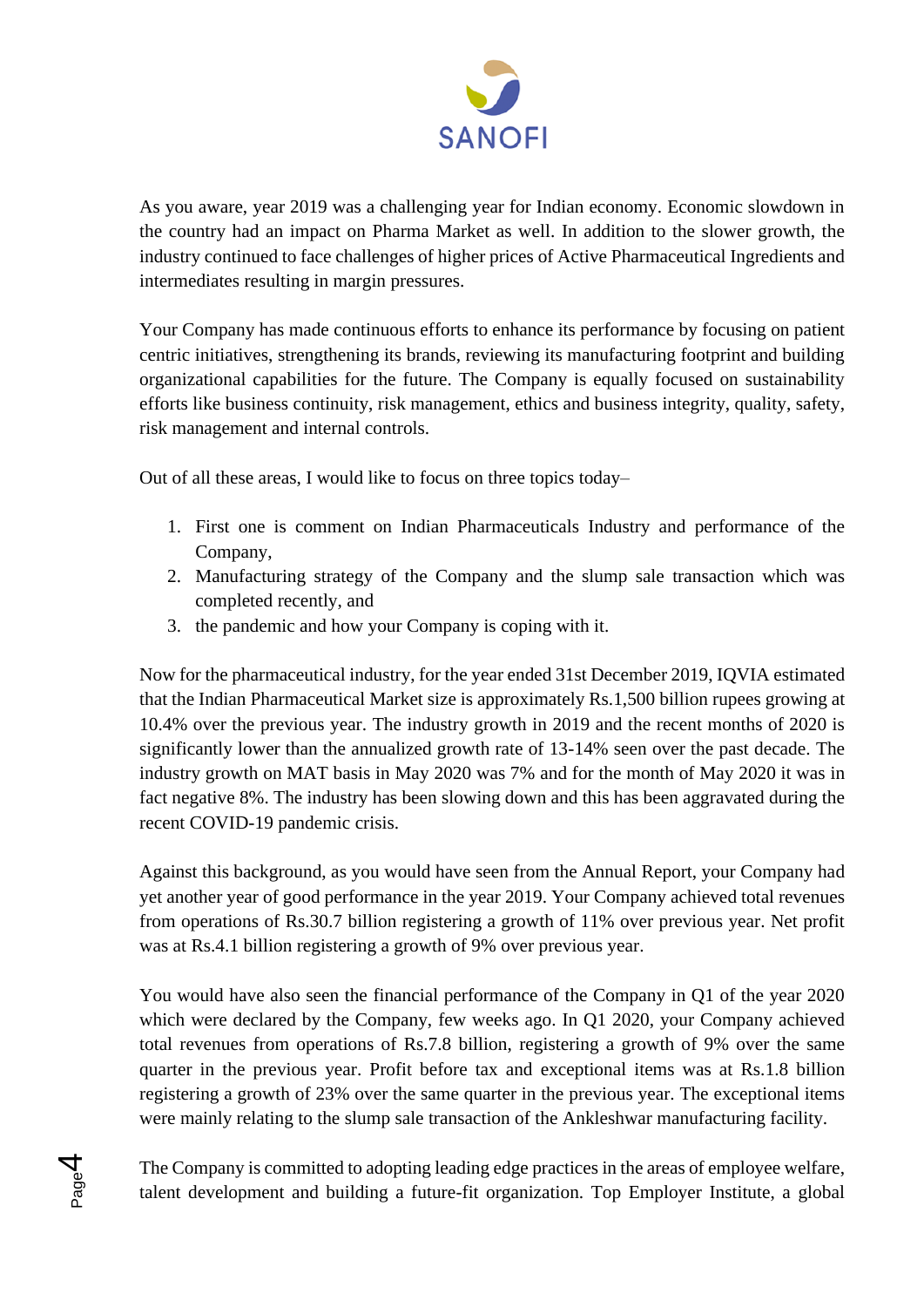

certification company has recognized the Company as 'Top Employer 2020' for excellence in creating an environment wherein employees thrive and develop professionally. The Company was selected from a group of over 1,200 participating organizations which underwent a robust validation process.

As detailed in the Annual Report, your Company continues to actively contribute to the society and communities, through its Corporate Social Responsibility programs that include access to healthcare, capacity building, disease awareness and employee volunteering.

Since I assumed the responsibilities as Chairman of the Company, one question was raised at each AGM on the use of cash on the balance sheet. After detailed evaluation of available cash and our future needs especially post slump sale of Ankleshwar manufacturing facility, your Board has recommended a significant increase in the Dividend payment for the year 2019. Your Directors have recommended payment of final dividend of Rs. 106 per equity share of Rs. 10 for the year ended 31st December 2019. You would remember that the total dividend in the year 2018 was Rs.84 per share. In addition, after reviewing the cash requirements for the Company's operations, a one-time special dividend of Rs. 243 per equity share of Rs.10 has been recommended. The total dividend of Rs. 349 per equity share of Rs. 10 will be paid after your approval at this Annual General Meeting. The total dividend will result in cash outflow of Rs. 8.04 billion.

Now let me move to the manufacturing strategy and the slump sale which you all are aware of. I would now like to spend few minutes on manufacturing strategy. At the last AGM, we had mentioned to you that your Company will diligently initiate review of its longer-term manufacturing strategy. This review was planned in view of the announcement made by Sanofi Group in October 2018 on divestment of its European Generics business. As part of this transaction, Sanofi group signed a 5 years supply agreement with Advent for continuing to source products from Sanofi India Limited for their business. The Board decided to review all scenarios after the end of this 5 years supply agreement and proactively take all steps to protect the best interests of its customers, employees and all its shareholders. This review was completed by the Board during the year 2019.

Based on this review, the Board of Directors of the Company at its meeting held on 10th September 2019, approved a transaction for the slump sale and transfer of the Ankleshwar manufacturing facility to Zentiva Private Limited for a consideration of Rs. 2.6 billion subject to customary working capital adjustments. The members of the Company approved this transaction by way of a postal ballot on 30th October 2019. Other conditions precedent and approvals from statutory authorities were obtained and the transaction was finally closed on 29th May 2020. After the initial working capital adjustment on the closing date, the total consideration for the transaction has been calculated at Rs. 3.2 billion. The Company has already received the initial consideration of Rs. 2.9 billion on the closing date. This is subject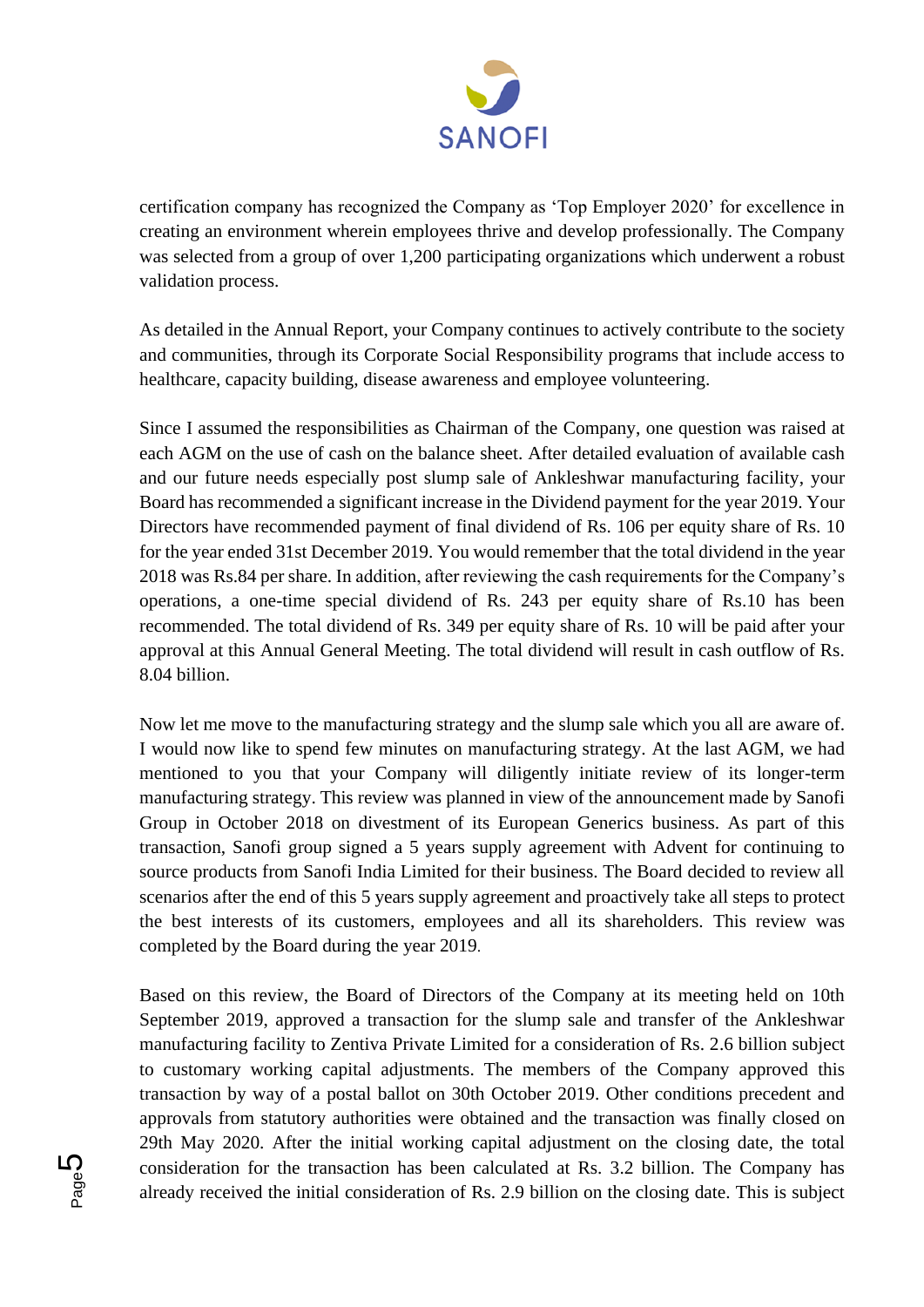

to a customary post-closing working capital adjustment in accordance with the terms of the Business Transfer Agreement, and the balance consideration of Rs. 273.4 million will be received within 10 working days of full transfer of products as specified in the Business Transfer Agreement. We expect that the full transfer of products will be completed by September 2021.

This transaction is a significant milestone in the long-term strategy of the Company. This transaction will help the Company to focus on manufacturing Sanofi branded products and market it in Indian markets rather than manufacturing of products for third parties. The Company has always emphasized that it has no ambition of becoming a contract manufacturing company. Reset of the manufacturing footprint will also help the Company to improve asset utilization and profitability ratios and efficiency in the future.

And now let me move to what all of us are struggling with – the pandemic and how your Company is coping with it. Today we are confronted with an unprecedented crisis, the world has never experienced before. Coronavirus pandemic has affected all countries, areas and territories. With millions of cases globally, there is no stop to the spread. It has severely impacted the healthcare system, economies and our day-to-day lives.

Your Company approached this problem with four clear objectives -

- 1. Safety and health of its employees
- 2. Ensuring uninterrupted supplies of its products for patients
- 3. Steps to support the effort of the government and NGOs
- 4. Enhance digital capability across the company

I am happy to inform you that your Company has pursued these objectives with deep commitment due to dedicated efforts of its employees. Some of the highlights of these efforts are -

- 1. The manufacturing operations of the Company continued functioning as essential services and employees continued to report to work despite tremendous challenges,
- 2. There were no significant disruptions in the supply chain, and the warehouses of the Company continued all their operations ensuring availability of products across India,
- 3. Sales employees used digital media to remain connected with key stakeholders. The digital investments made by your Company in last few years helped immensely to facilitate these interactions,
- 4. Employees at the offices are working from home using advanced digital tools to support the business during this critical time,
- 5. The company also contributed Rs 25 million to the PM-CARES Fund supported by employees, who contributed one day of their salary.

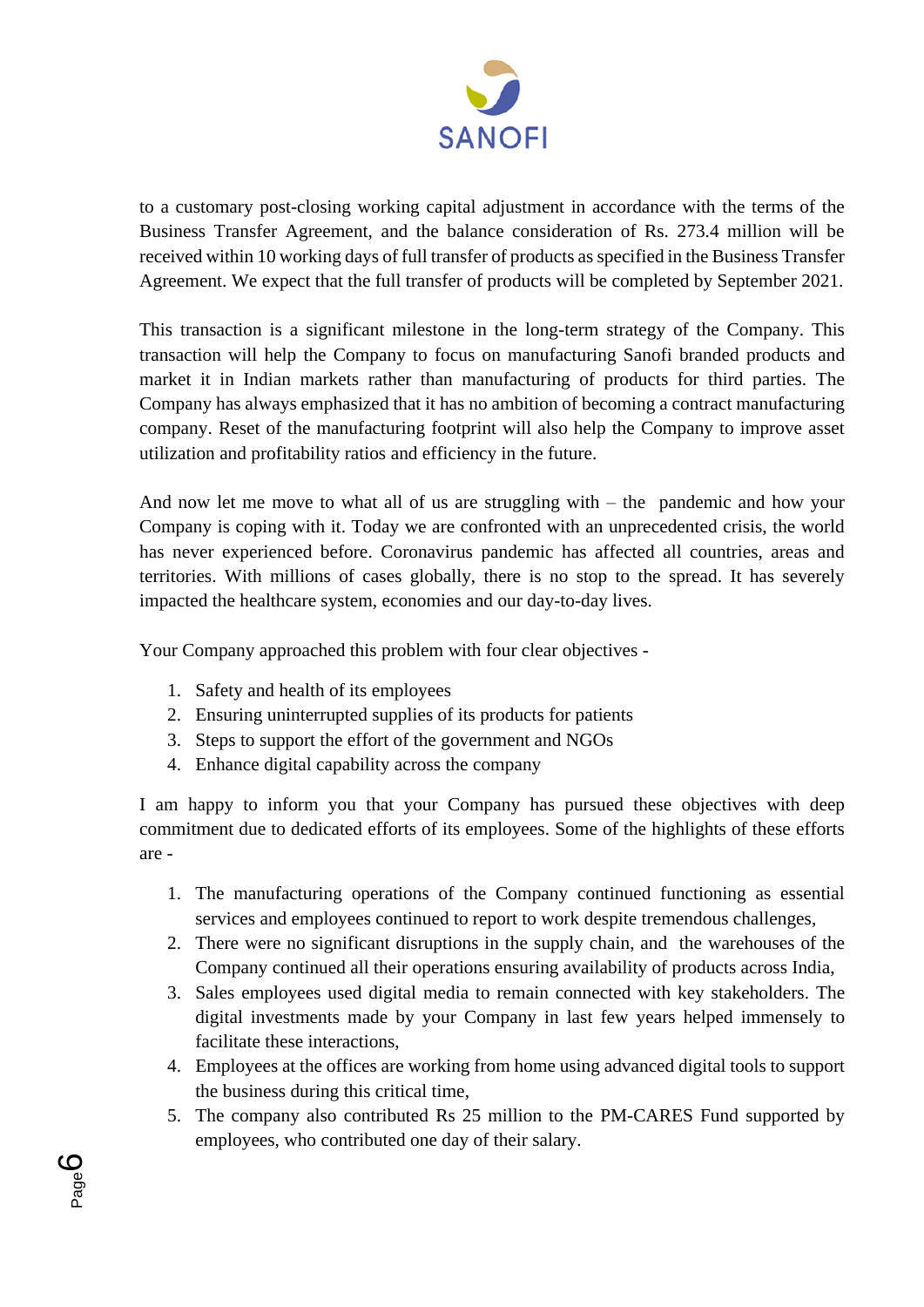

Every crisis also brings opportunity for accelerating innovations. As you are aware, your Company has taken major steps during the last 2 years in building digital capabilities. The Company strengthened its digital footprint and executed several consumer digital campaigns for Insulin, Allergy and Pain management products. The Company also introduced the multichannel mix model backed by research on digital channel preferences of Doctors. The Company also created new alternative models of promotion by building digital touchpoints with the Doctors. These initiatives have helped us in remaining connected with Physicians, Trade and needy patients even in difficult situations like the COVID-19 pandemic, when face-to-face engagement is not possible. Your Company will continue accelerating these steps and always be agile to adopt to new ways of working and new business models.

As I explained some time back, the Company has continued to grow in sales and operational profitability and there was no material impact on account of COVID-19 pandemic on the Q1 2020 financial results.

While it is very difficult to predict the full impact of COVID-19 pandemic in the current quarter or the full year 2020, it is clear that the market will not grow like it has in previous years. The restrictions on public movement, the constraints on hospitals and the cautious approach of patients will impact prescriptions and purchases for sometime. Your Company is taking necessary steps to remain agile and competitive to minimize impact on the business in these unprecedented times.

In conclusion, I would say that the current business environment is unpredictable due to many adverse external factors which makes the year 2020 full of challenges. The management team of your Company is making all efforts to understand these risks and put up a robust mitigation plan to bring stability in the business operations. Your Board will continue to review the progress and provide strategic support and guidance to the team. In short to medium term, there may be challenges which may severely impact the business, but the management is confident of longer-term potential of the Indian Pharmaceuticals Market and the potential of the Company's brands.

We will now briefly talk about the resolutions proposed to be passed at this meeting.

We have six resolutions for approval in this Annual General Meeting.

Page  $\blacktriangleright$ 

- 1. The first item on the Notice relates to the approval and adoption of the Annual Accounts for the year ended  $31<sup>st</sup>$  December 2019.
- 2. The second item on the Notice relates to declaration of Final Dividend and One-Time Special Dividend on the equity shares for the financial year ended 31st December 2019.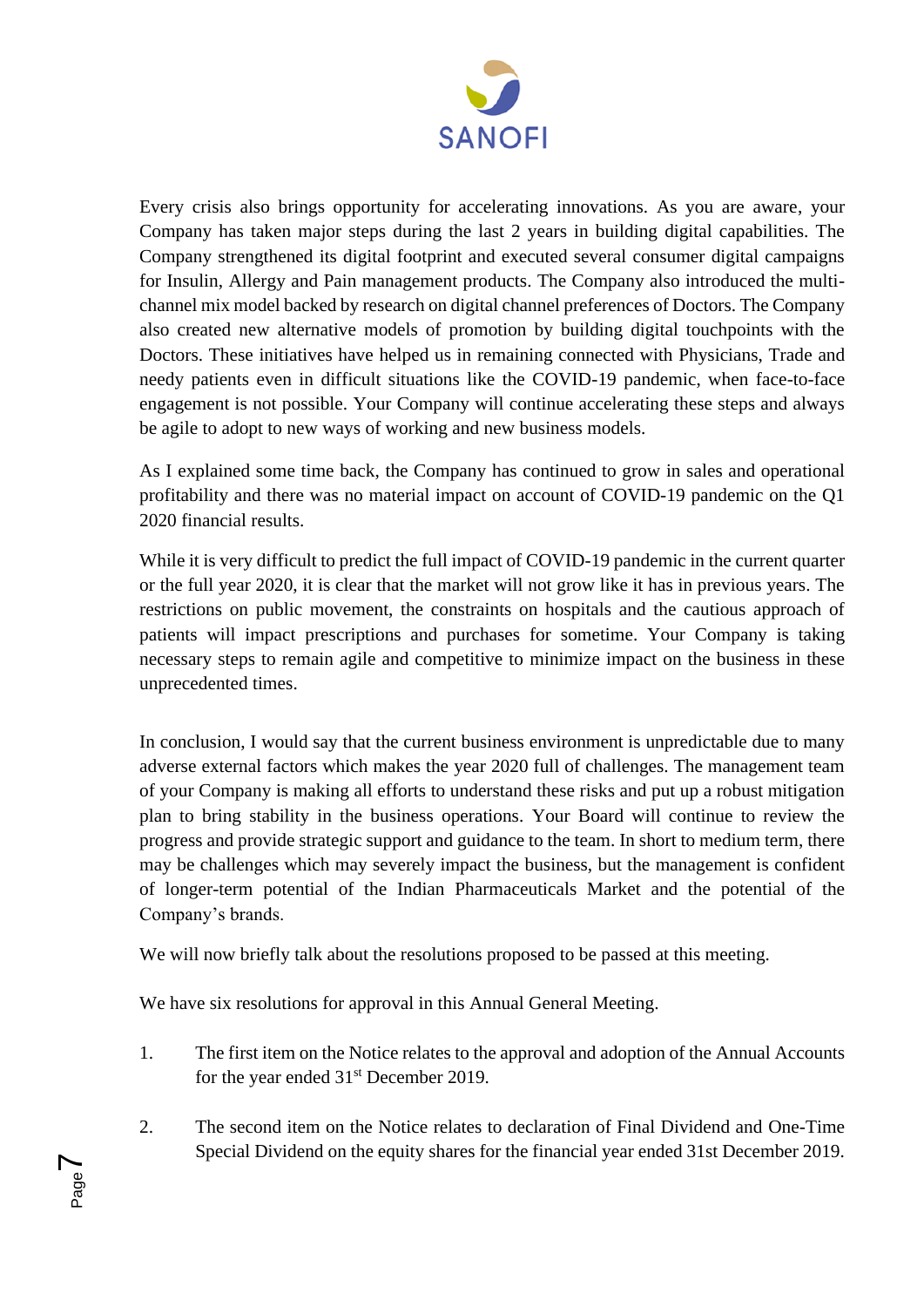

- 3. The third item on the Notice relates to the re-appointment of Mr. Rajaram Narayanan as Director who retires by rotation and is eligible for re-appointment.
- 4. The fourth item on the Notice relates to appointment of Mr. Cherian Mathew as Director of the Company.
- 5. The fifth item on the Notice relates to the appointment of Mr. Cherian Mathew as Whole Time Director of the Company.
- 6. The sixth item on the Notice relates to payment of remuneration of the cost auditor

Since this meeting is held through VC facility and resolutions are put to vote only through evoting, the practice of proposing and seconding of resolutions is not being followed.

As part of AGM Notice, the shareholders who have queries or seeking clarifications on these proposals or on the Annual Report were requested to send their queries on e-mail on or before 5.00 pm on Thursday, 2nd July 2020.

Today, we will be able to answer only those queries at the meeting which are received in advance as per the above process which had been duly noted. That brings me to the Q&A session of this meeting.

I must add one statutory part which I missed while I was going through the procedure earlier. The scrutinizer with scrutinize the voting results finalized report and submit the report within 48 hours. The results of the voting will be announced by posting it on the company's website and sending it to the stock exchanges.

The statutory registers required to be kept open at the meeting and all the other documents referred to in the notice can be inspected in electronic mode by any member. You may send email request on email id provided in a notice of AGM and the company will organize the chronic inspection or the registers.

The notice of this meeting has been with you as part of the annual report the auditor's report on the annual accounts of the content does not contain any qualifications observations of comments. The notice of the AGM and the auditor's report therefore being considered great at this meeting.

We have received queries on various topics from 8 shareholders. These shareholders are:

1. Mr. Nikhil Upadhyaya

Page  $\infty$ 

2. Mr. Dipankar Purkayastha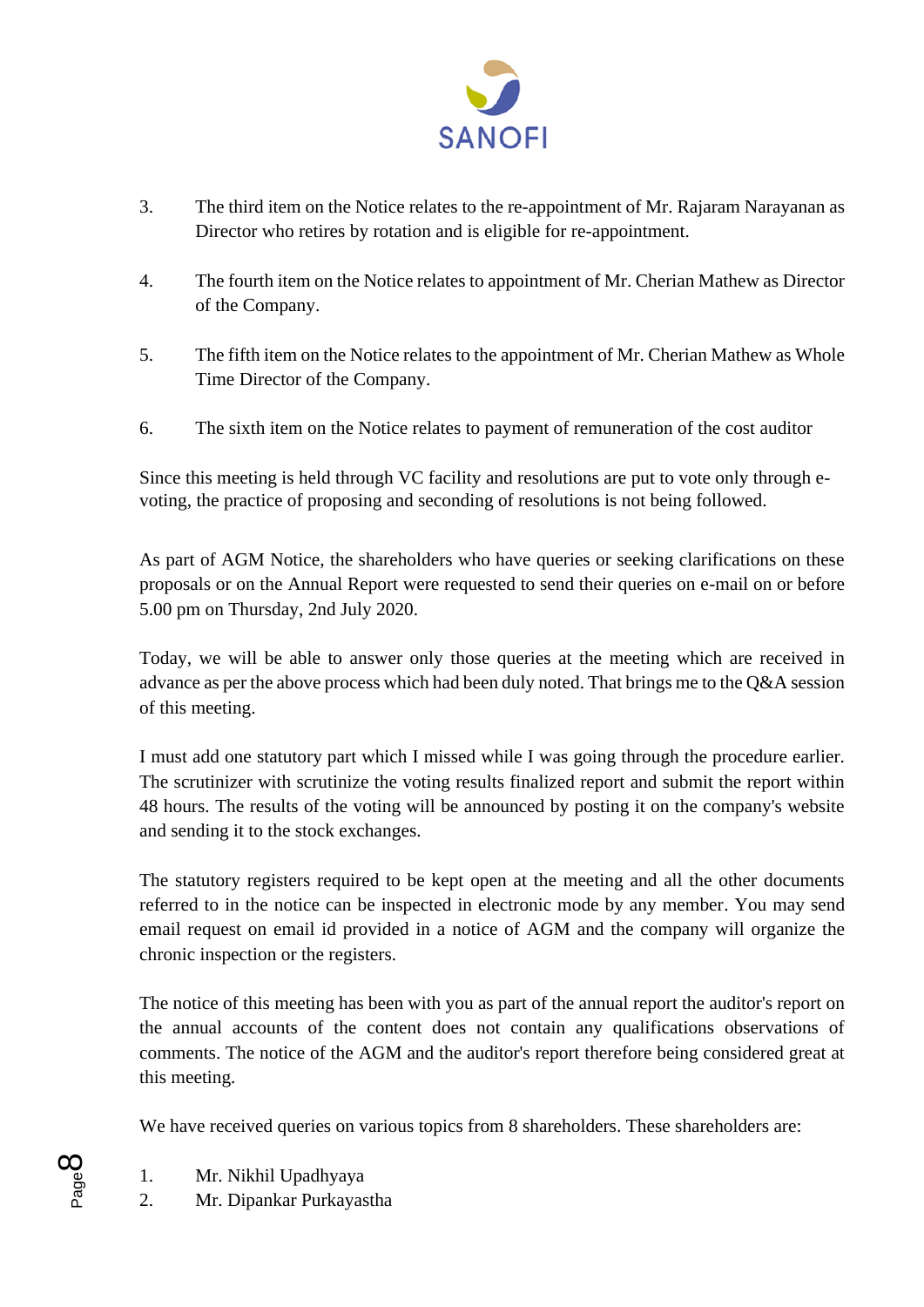

- 3. Mr. Nitin Nerlekar
- 4. Mr. Bharat Sheth
- 5. Ms. Sunita Soni
- 6. Mr. Ravi Kumar Naredi
- 7. Mr. K M Gani
- 8. Pari Washington Company Advisors Private Limited

There are many queries which are common and then there are queries which are related to each other. We have classified these queries in few groups, and we will accordingly give our responses.

We have also received many suggestions along with these queries. We have noted each one of your suggestions and consider them in future.

The first group of questions is on topics related to performance of individual products or therapy areas or margins on such products. There are also queries on the future outlook on the business, manufacturing facilities, capacity utilization or profitability. Due to competitive reasons, we do not discuss individual product or therapy area and we will not be able to give you our comments on those questions. Also, we do not give future guidance and hence the questions relating to future outlook are also not being responded.

The second group of questions are related to few corporate matters. In few moments from now, I will attend to those questions.

The third group of questions are on business performance, operations, regulatory issues, exports and manufacturing. Mr. Rajaram Narayanan, your Managing Director will give comments on those questions.

The fourth and last group of questions are on financial matters and Mr. Charles Billard, your CFO to clarify on those questions.

Coming to second group of questions which are related to governance and corporate actions.

1. Dividend of Rs 349 per share with outgo of Rs 8038 Million. In the current fluid situation of COVID, shouldn't the company hold back the cash rather than distributing?I am ok for the company to wait and later distribute this dividend once we have a clear picture on the recovery.

Thank you for your generous comment. As I mentioned in my opening remarks earlier, we are following what the shareholders were asking us to do for last couple of year. The Board has reviewed the cash requirements for next few years before taking decision on this

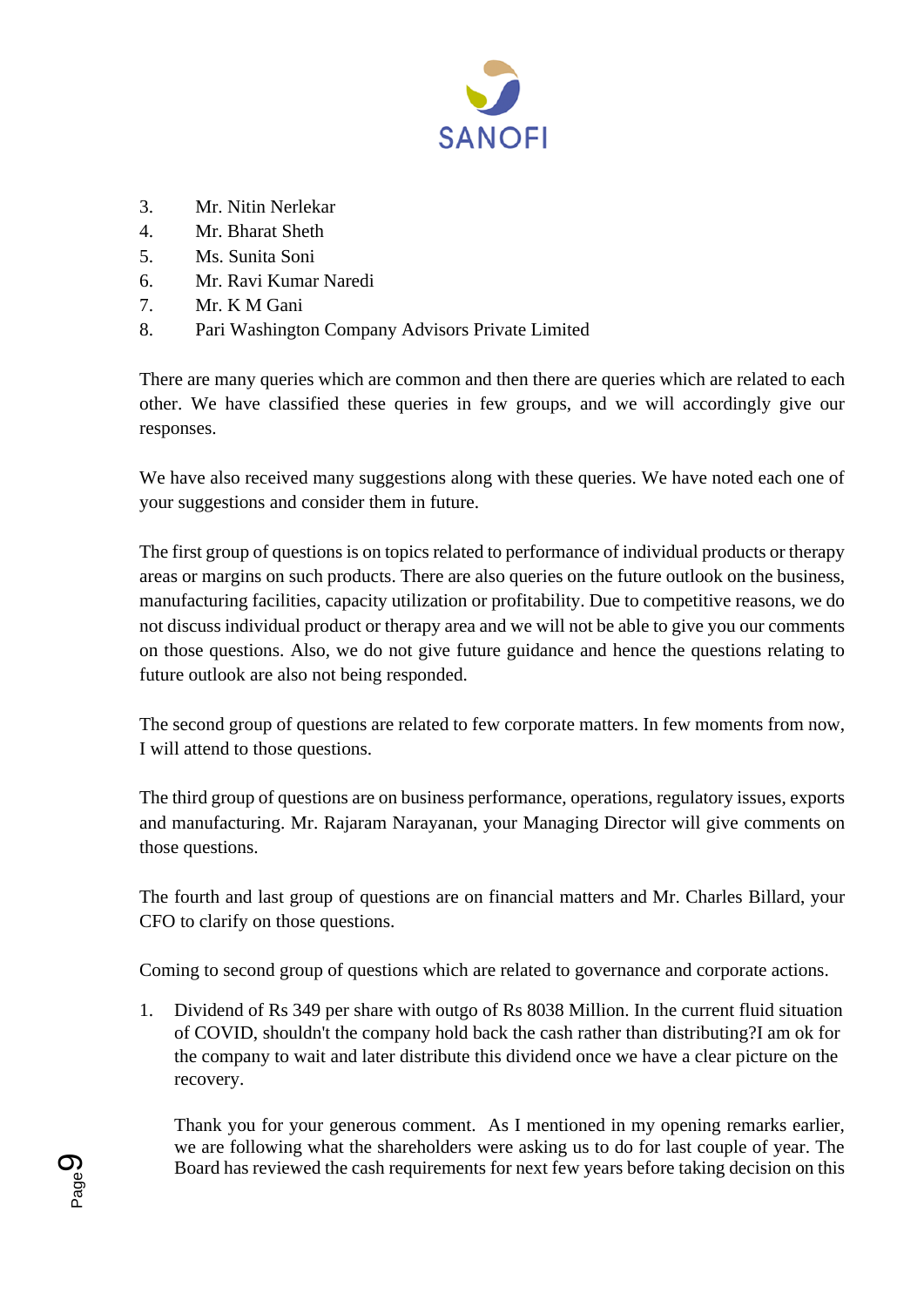

special dividend. The Company has approx. Rs.14,000 million cash in its balance sheet. Even after the special dividend, the Company will have sufficient cash for its requirements.

2. The CEO has mentioned that post the sale of the export business, they will step up focus on Domestic Business and recover the lost sales. Elaborate on steps taken to recover the lost sales after slump sale transaction

We have already disclosed that post the slump sale transaction, the average revenue loss in next 4 years would be approx. 470 crores every year which is approx. 15% of the Company's total revenue. Looking at the industry growth and assuming a normal growth of the Company, the Company should recover the lost sales between 1-2 years. Your Managing Director will talk how the Company is focusing on its own brands in few moments.

3. We have sold Ankleshwar unit on slump sale basis to Zentiva Pvt Ltd. what is basic reason to sale it and are we more interested to trading drugs or produce drugs then sale?

I have already explained in my opening remarks today about the manufacturing strategy review and how this transaction will benefit the Company. We would like to focus on Sanofi brands rather than manufacturing for 3rd parties.

4. Would like to understand why Ankleshwar plant is being sold below its net worth.

You may see the postal ballot and the announcements made by the Company which mentions about the manufacturing strategy and rationale behind this transaction. I have also given a brief in my opening remarks today. You would also note from Company's announcement that after working capital adjustments, the consideration has been revised upwards at Rs.3,207 million.

5. When is the Ankleshwar slump sale transaction likely to be completed?

The transaction has already been closed on 29th May 2020.

6. Due to Covid 19 any higher management reduce their salary if yes then give details?

We have already disclosed in our Q1 financials that COVID Pandemic had no material impact on Q1 financials. Hence currently there is no move to reduce the salary of senior management. In line with our policy, we would not be able to give any guidance for future. We will continue to evaluate COVID impact on our business and take appropriate decisions.

I would now like to handover the meeting to your Managing Director to respond on business related questions.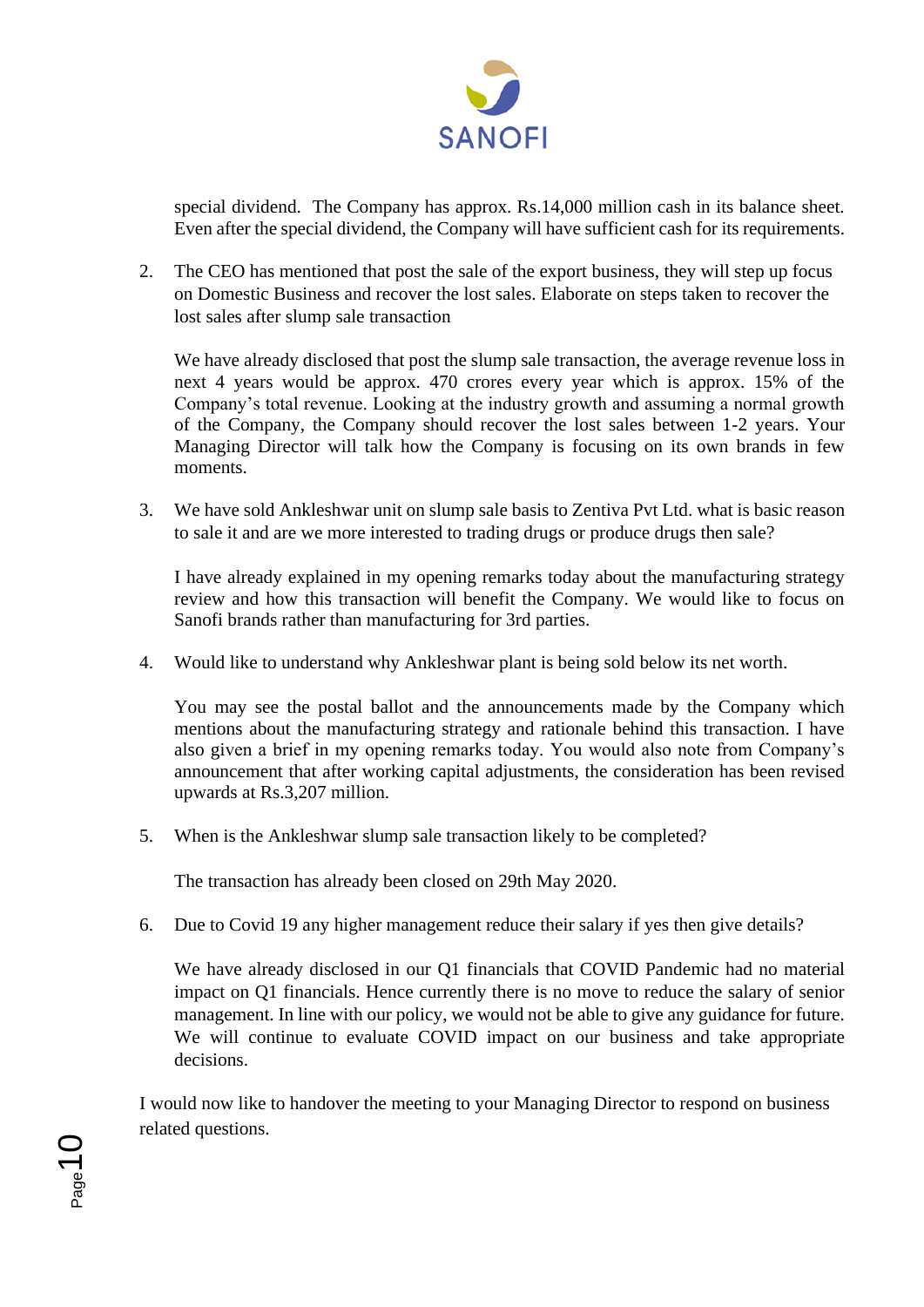

### Mr. Rajaram Narayanan, Managing Director:

Good Afternoon to everybody. The questions were received and responses are -

1. Parent company has stopped research in diabetes and CV areas. How it will impact Sanofi India. Share thoughts on long term growth.

First of all, to clarify at a global level we only stopped early research & development in the area of Diabetes and CV. This is because in our view that there is far more to contribute in making the existing treatments and new solutions beyond drugs available to patients. We continue to invest and grow in Diabetes in India. Even within our current product portfolio, we see huge opportunities ahead of us as penetration levels of our key products are still low. We will of course continue launching line extensions of our products to maximize this opportunity and gain market share. Equally as and when we get an opportunity to commercialize new products, we will certainly do so.

2. Give details on size of Insulin portfolio with product-wise details. Will Toujeo cannibalize Lantus?

We would not like to discuss product-wise performance. Our total Insulin portfolio size in the year 2019 was approx. 560 crores, more than 80% of this is Lantus. We continue to see growth in Lantus well ahead of the market growth. We have been promoting Toujeo for different patient profile and this product will not have material impact in Lantus sales Growth.

3. Lantus is a huge contributor to your Sales. Can you please confirm whether this drug is under price control or not? Are you seeing any emerging competitors to this drug?

Lantus is not under price control. There are competitors for this brand in market both international and local brands. We always welcome health competition and are confident of our brand proposition.

4. Why Cardace has not grown well after price cut like Amaryl did. What is plan to launch Dupixent?

Yes, there are new classes of molecules, as a result of which Cardace is facing pressure on volumes. However, there is still a substantial opportunity for greater reach as well as suitability for specific patient profiles. Dupixent is a specialty product and Sanofi India Limited does not have specialty business in its portfolio.

5. Is targocid first line of defense in ICU patients in case of anti bacterial treatment and guidelines released in 2019 support faster growth for the molecule?

Targocid is facing severe competition with generic players in pricing. New guidelines will definitely help the Industry and patient at large in the long run.

Page11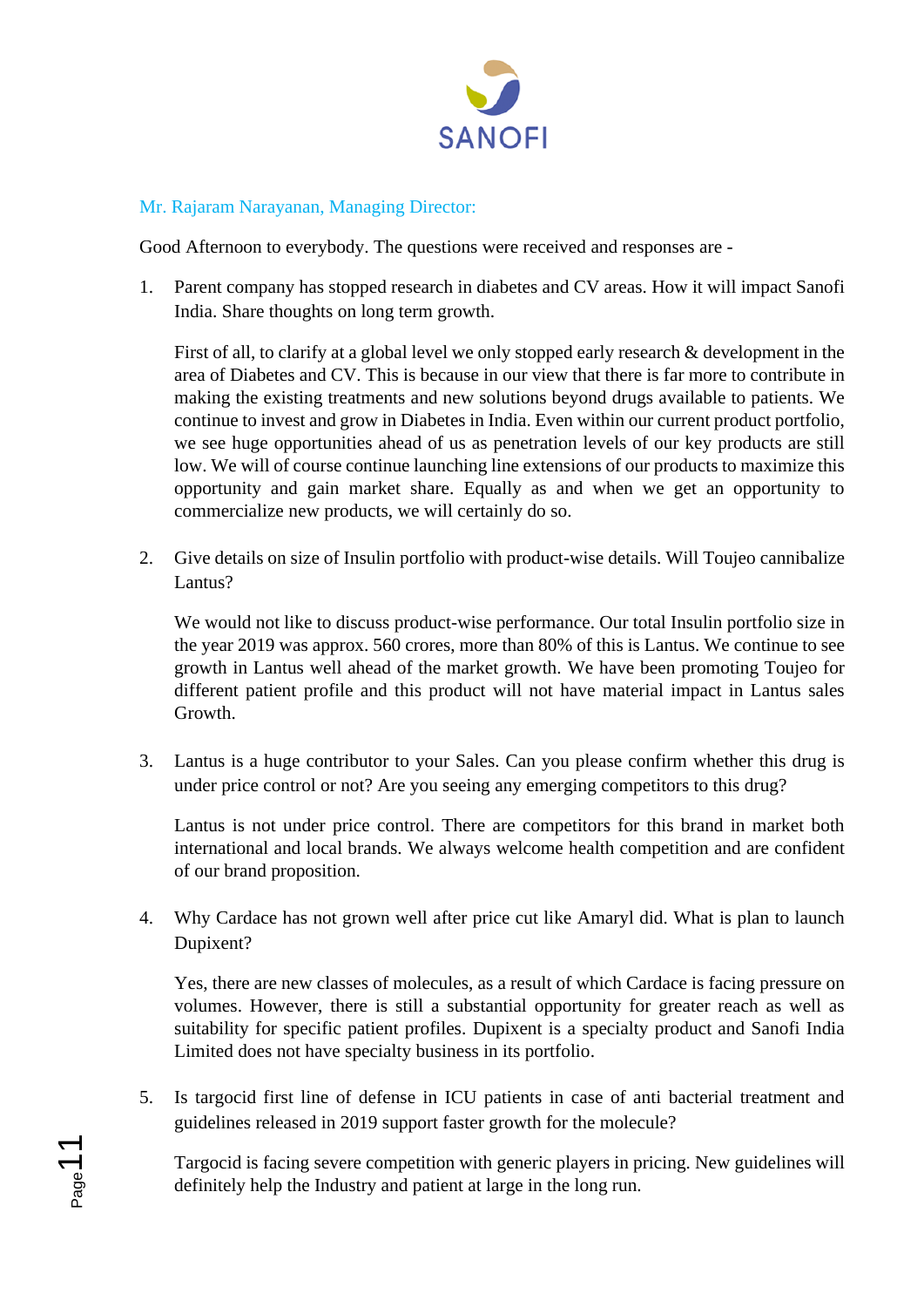

6. Combiflam growth is coming from core brands or new spray and gel launches?

The growth is mainly in the core tablet format, which accounts for more than 85% of the portfolio. The new SKUs were launched in 2018 and would need time to grow to their potential and contribute to revenue.

7. How large is the neutracuetical portfilio and the top 3 brands what would be their contribution?

In 2019, Nutraceutical products contributed approx. 148 crores. The top 3 brands account for over half the portfolio.

8. Your parent had identified Vaccines as a core area of focus. Will any vaccine be launched under the listed entity?

Sanofi India Limited is not having any vaccines business. The vaccine portfolio of the group is managed through Sanofi Pasteur.

9. What is the outlook for the remainder of the export business for CY20? There is a shift of China to India in pharma manufacturing story. Would this business get some benefit of that trend?

After slump sale transaction, remaining export business will continue to be in Sanofi India Limited. However, as part of our new manufacturing strategy, we would like to focus on manufacturing Sanofi brands in India rather than manufacturing for others. Keeping that in mind, shifting manufacturing story from China to India does not concern us.

10. How many Medical Reps does the company have and what was the number last year?

We have 1,860 medical reps. The number was similar last year.

11. How much of your Domestic sale comes from the Online Pharmacy Channel and whether your market shares are higher or lower in these emerging channels?

In 2019, we have generated 3% sales from Modern Trade /Online Pharmacy channel. These are fast growing and significant areas and we are continuously focusing on these areas.

12. Its natural for the business to be impacted in April and perhaps May 2020 also. However can you comment whether business is now back on track or is there still some pressure

We will be able to comment on Q2 results when we announce our Q2 performance by end of this month. We would request you to wait for the results.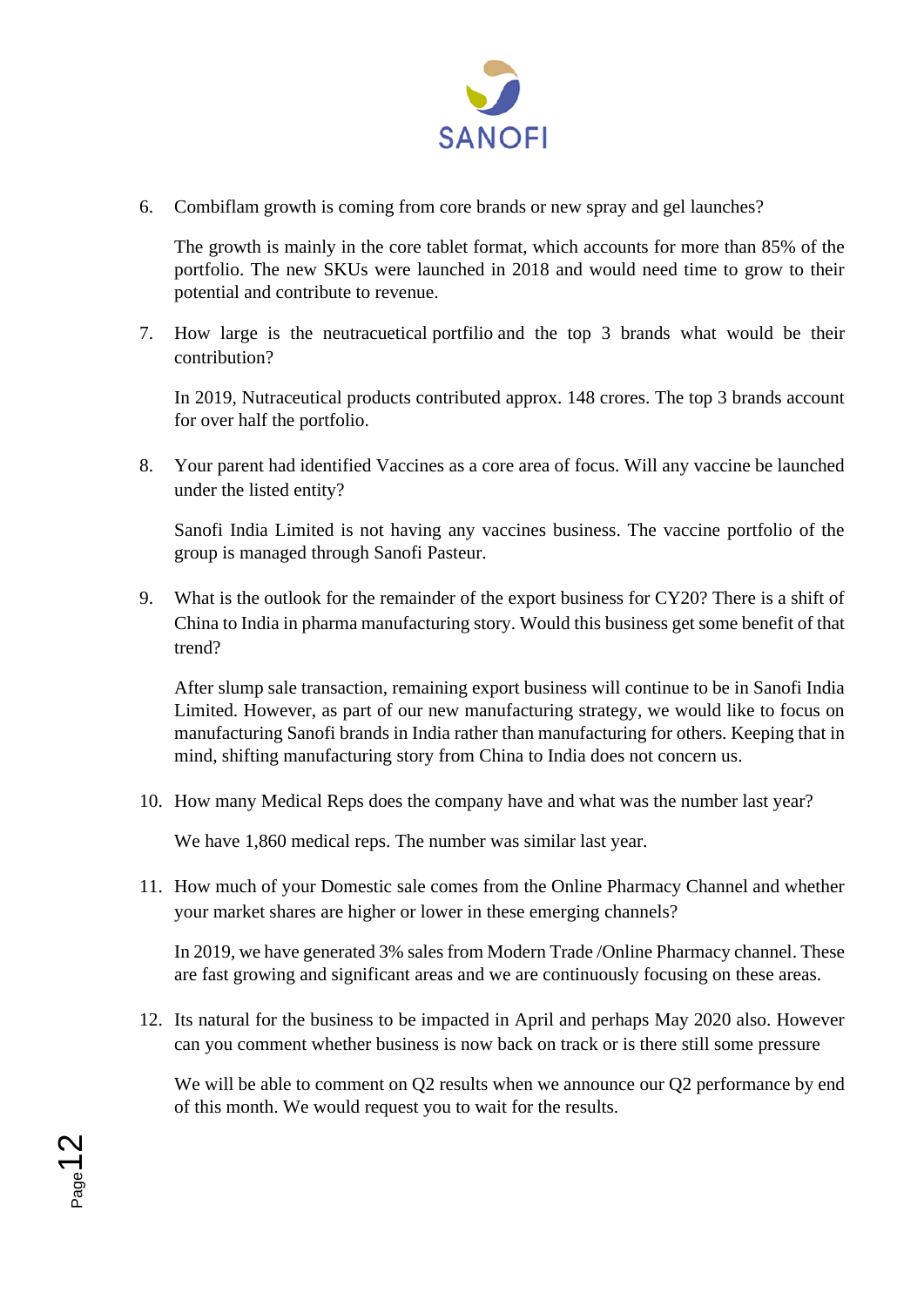

13. With tension escalating with China, Will Sanofi look at plans to manufacture (or source) API's in India?

We do not have plans to manufacture APIs in India. We will continue to source APIs from other API manufacturers.

14. How is a new product from the parent launched in India, allocated among various Sanofi entities in India?

Sanofi India Limited is mainly in therapy areas such as Diabetes (both Insulins and Orals), Cardiology, Thrombosis, Anti-infectives, Central Nervous System, Allergy and Vitamins, Minerals & Supplements. Other companies are in specialty care, rare diseases, vaccines and proving services. The decision to launch the products is taken based on therapy presence in the entity and various other factors like Asset ownership specially where the development is jointly done or asset is co-owned or global licensing is involved.

15. Company is present in 7 therapy areas. Does it mean that the Company cannot enter the other therapy areas?

The company benefits best in areas where there is global support, because there are many synergies in terms of new medical data, regulatory filings etc. However, we are also participating in therapy areas through brands which are large in India but may not be global for example in Pain relief, Nutraceuticals and Allergy.

16. Are production and sales back to normal in June?

Page13

Pharma business was part of essential services and started coming back to normal very fast. We are more or less working on pre-covid capacity in Goa plant.

17. Products launched during 2019 and revenue from the products.

6 products were launched in 2019 - Collaflex Plus, COQ Fem, Depura Cal, Avil advance, Semi Amaryl M and Allegra Nasal Spray. These products were launched in different quarters of 2019. The total sales generated in 2019 from all products launched in last 24 months was Rs. 41 crores.

18. Have the products which are manufactured in Ankleshwar and have to be manufactured in Goa in the future been transitioned to Goa plant?

There are few products which are required to be transferred to Goa. The transfer has been planned in phased manner as it requires few stability studies at the new site. This transition is likely to be completed by December 2020. The Company is ensuring that there is no disruption to the supplies.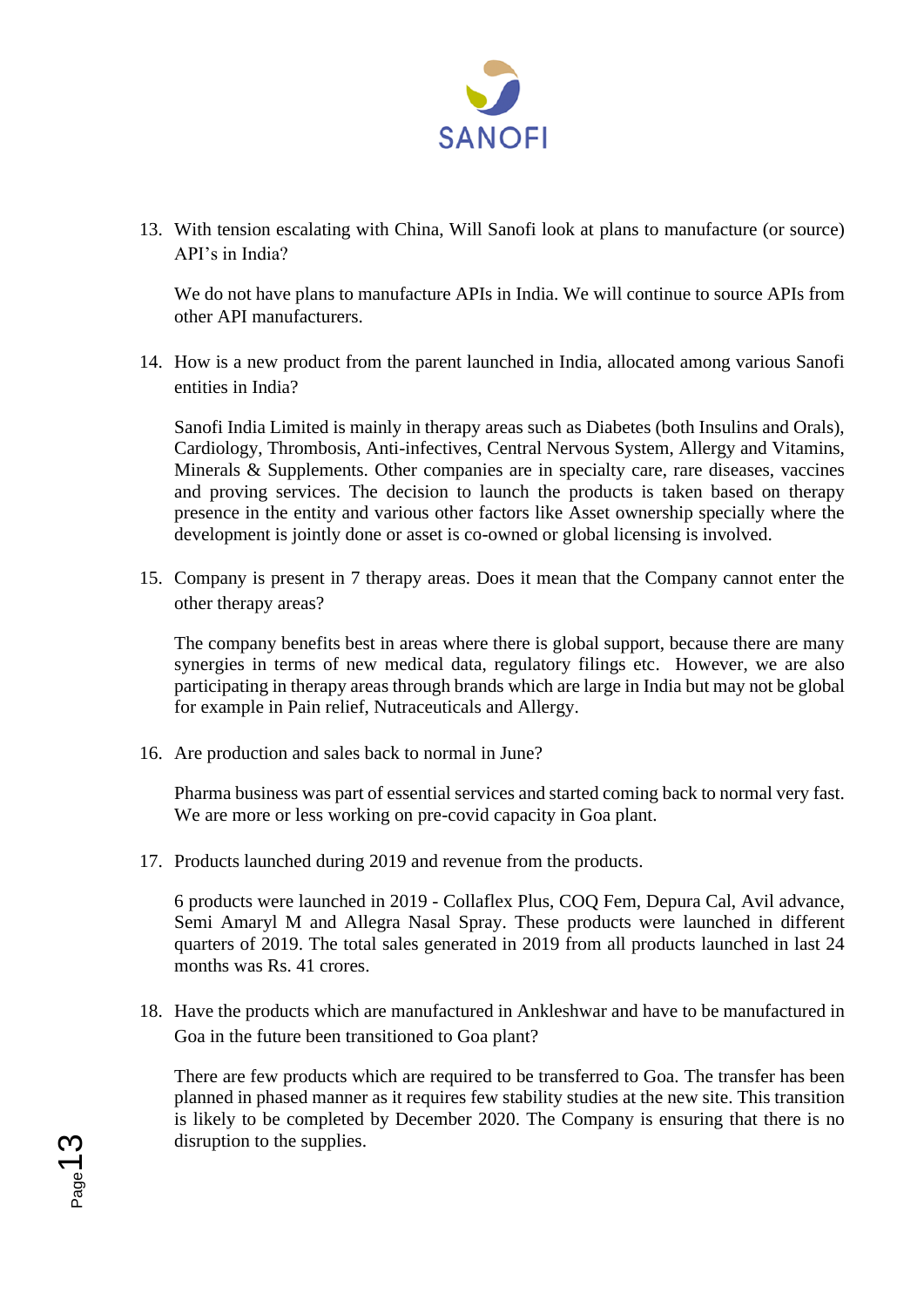

19. Capacity utilisation of Goa plant and plans for increasing capacity.

As compared to peak utilization, Goa plan is currently functioning on approx. 85% capacity. As per our manufacturing strategy, Goa site can handle our requirements for next couple of years. We have continuous programs to helps eliminate waste on the shop floor of all kinds of resources i.e. man and Machine. This is likely give enhanced ability to increase Goa site's capacity without any significant investment.

I would now like to handover the meeting to your CFO to respond on questions relating to financial matters.

# Mr. Charles Billard, Chief Financial Officer and Whole Time Director:

Before coming to a specific question, I just want to also mentioned that we have been receiving a few queries on some specific financial questions and in order to have the time to answer in depth, some of these questions, we will conduct, as it was previously announced, one investor call, which will tentatively be organized on the 20th of August for analyst and investors to join. So we will share specific communication to confirm the dates. As for the question which were asked -

1. What were the revenues of the Company in 2018 & 2019 on account of exports to Sanofi Group Companies in (a) Europe & (b) markets other than Europe?

In the year 2018 and 2019, approx. 80% of our exports were meant for EU markets.

2. Parent is also focusing on cost reduction. What is your plan for the same?

Cost optimization to improve performance is continuous process at Sanofi. We have not started cost reduction exercise only due to COVID pandemic. India is a growth market and generally we would like to continue investments in growth segments within this market. We have accelerated our digital initiatives which will also yield cost saving in future.

3. Due to the India-China tussle, are you dependent in anyway for your supply from China for any of the RM? Due to this issue, do you expect a higher cost of RM?

We are closely monitoring the situation to ensure we have no discontinuity in supply. We have adequate back up suppliers as well.

4. PBT on Sales were 23.5% which reduce 19.5% so any chance to improve in near future?

Reduction in profit was on account of one-time impairment/transaction towards Slump sale. This impact would not be there in the next quarter. We will go back at the similar level once the one time exception is not there.

5. What were the Sales of the Continuing business in CY2019 and Q1CY20 (net of the export business sold)?

Page 14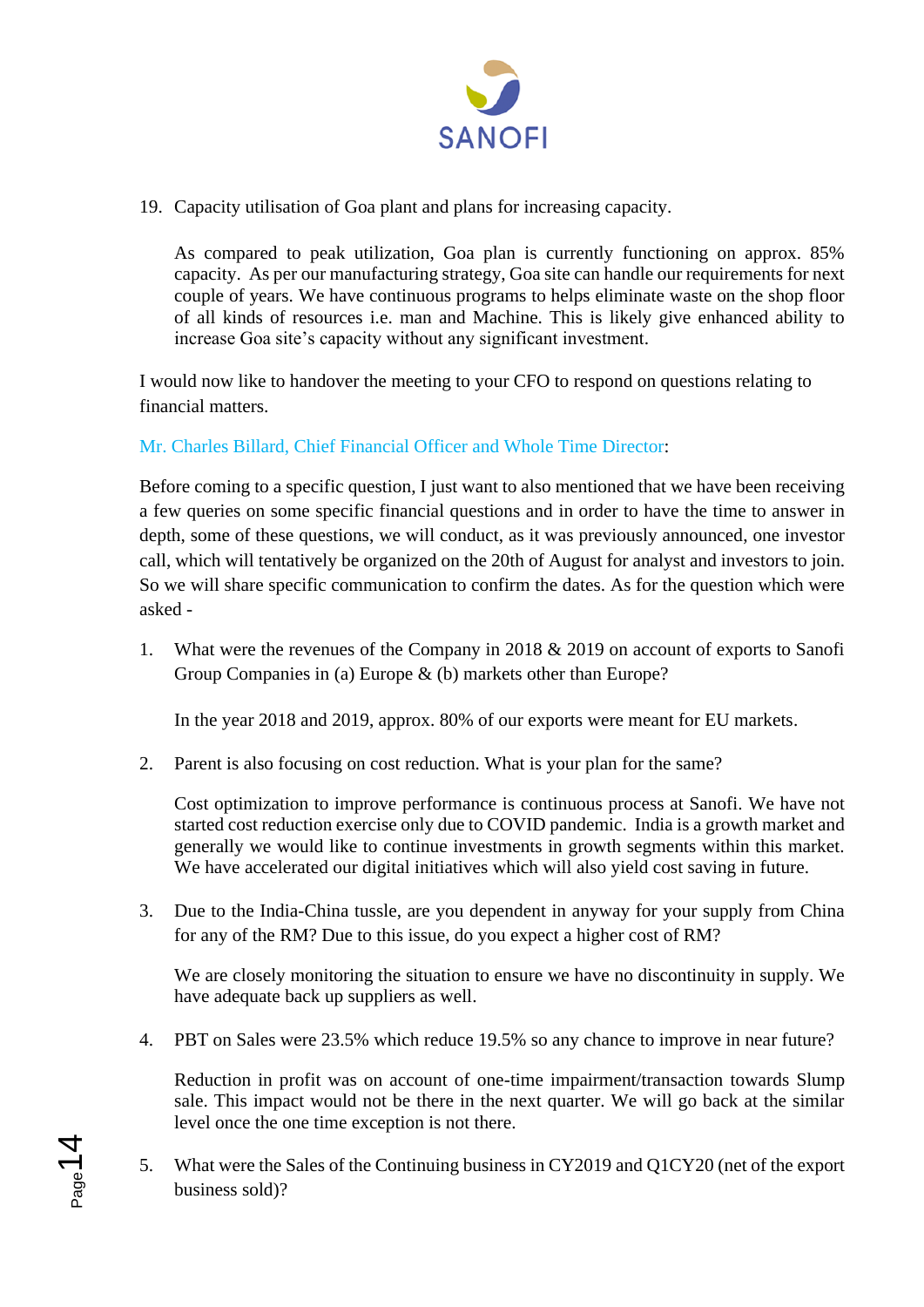

We have already disclosed that post the slump sale transaction, the average annual revenue loss in next 4 years would be approx. 470 crores which is approx. 15% of the Company's total revenue. Due to transition in progress, the phasing may be different in each year.

And I think, you know, what we can say is that it's going to be a bit more a bit less, year after year, but this is an average for the next four years.

That would conclude the Q&A session, I will flow back to Chairman.

# Mr. Aditya Narayan, Chairman and Independent Director:

Thank you, Charles. Thank you, Rajaram for the questions you answered before. Now let me move to the last part, in a way, but a very important part.

The members who wish to speak at the meeting were requested to register themselves as a speaker by sending an e-mail to the Company on or before 5.00 pm on Thursday, 2<sup>nd</sup> July 2020. We received overwhelming response from shareholders to speak at this meeting. This year we have speakers from Mumbai as well as from other cities in India. Due to the VC format of the meeting and in the interest of time, we will be able to listen to 10 shareholders. Each shareholder will have maximum 3 minutes to express his / her views. At the end of 2 minutes, you will hear a prompt in the form of bell sound. You may start concluding your remarks at this sound.

I would like to highlight to the speakers that when I take your name, your mike will be opened by the moderator of this meeting. You will have to also unmute mike from your end and start your views/opinions and comments.

1. The first speaker for the day is Mr. Ravi Kumar Naredi from Naredi Investments Private Limited, Bhilwara, Rajasthan

# Mr. Ravi Kumar Naredi:

Respected Chairman, MD, honorable Board of Directors and my fellow shareholders and employees of the company. Sanofi is very reputed one investor friendly company. But not as secretarial department, in every company secretarial department employees are helping us to connect with the meeting before 15 minutes of AGM but unfortunately, none of our company employee turn up to us and even I cannot connect to AGM by 3.15 pm today, so please make rectification next time so we do not feel any inconvenience next time.

Sir, profit before tax on sales were 23.5%, which reduces to 19.5%. So, any chance to improve in near future? Rest of my questions you already answered, so I am not raising it again.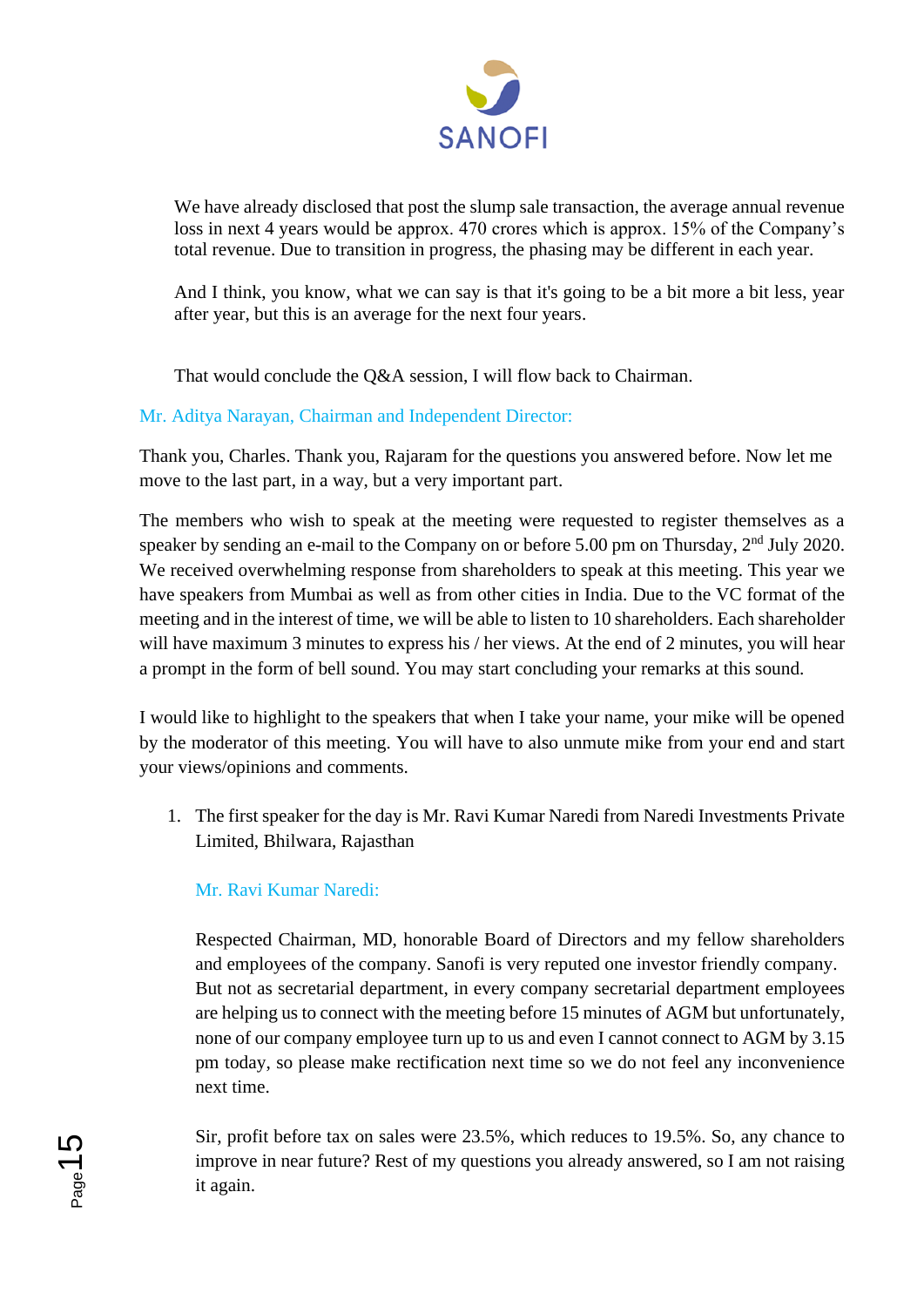

# Mr. Aditya Narayan, Chairman and Independent Director:

Thank you, Mr. Naredi point noted and we look into the issue which you mentioned. As far as the response to your question is concerned, I think, Charles has already provided the response, just a few minutes ago.

2. The second speaker for the day is Mr. Sayantan Bhowmick from Pinebridge Investments Asia Limited, Mumbai

# Mr. Sayantan Bhowmick:

Good afternoon, Sir. Respected Chairman and members of the board. I'm Sayantan Bhowmick and I represent by Pinebridge Investments.

I would like to take this opportunity to thank the management and the entire staff at Sanofi India for ensuring uninterrupted supply of medicines in this current difficult scenario. I would also like to take this chance to place on record our appreciation for the increase in dividend and the one-time special dividend recommended by the company.

In this regard, I would once again like to request the board to consider buyback's over dividends for returning capital to shareholders. Buyback's provide liquidity to shareholders interested in selling and shareholders will get the benefit of lower share count and consequently higher earnings per share.

Buyback's done at a proper price can also ensure a holding pattern of the company does not change much after the event. I hope the board will consider this suggestion for future distribution of Capital.

Just wanted to also mention that of the threat of cyber-crime is becoming a fast growing a form of criminal activity. I understand the company has implemented a global system to take care of cyber security and, in this context, we believe it will be beneficial to conduct a cyber security audit to ensure our systems are best in class and are performing as expected. This will also ensure that in future we did not face any losses because of this increased digitalization of businesses. With this, I'd like to thank the company for the opportunity to speak and wish the company and the management and staff the best for the coming year. Thank you.

Aditya Narayan, Chairman and Independent Director:

Thank you, Mr. Bhowmick and thank you for your suggestion and thank you for finishing in time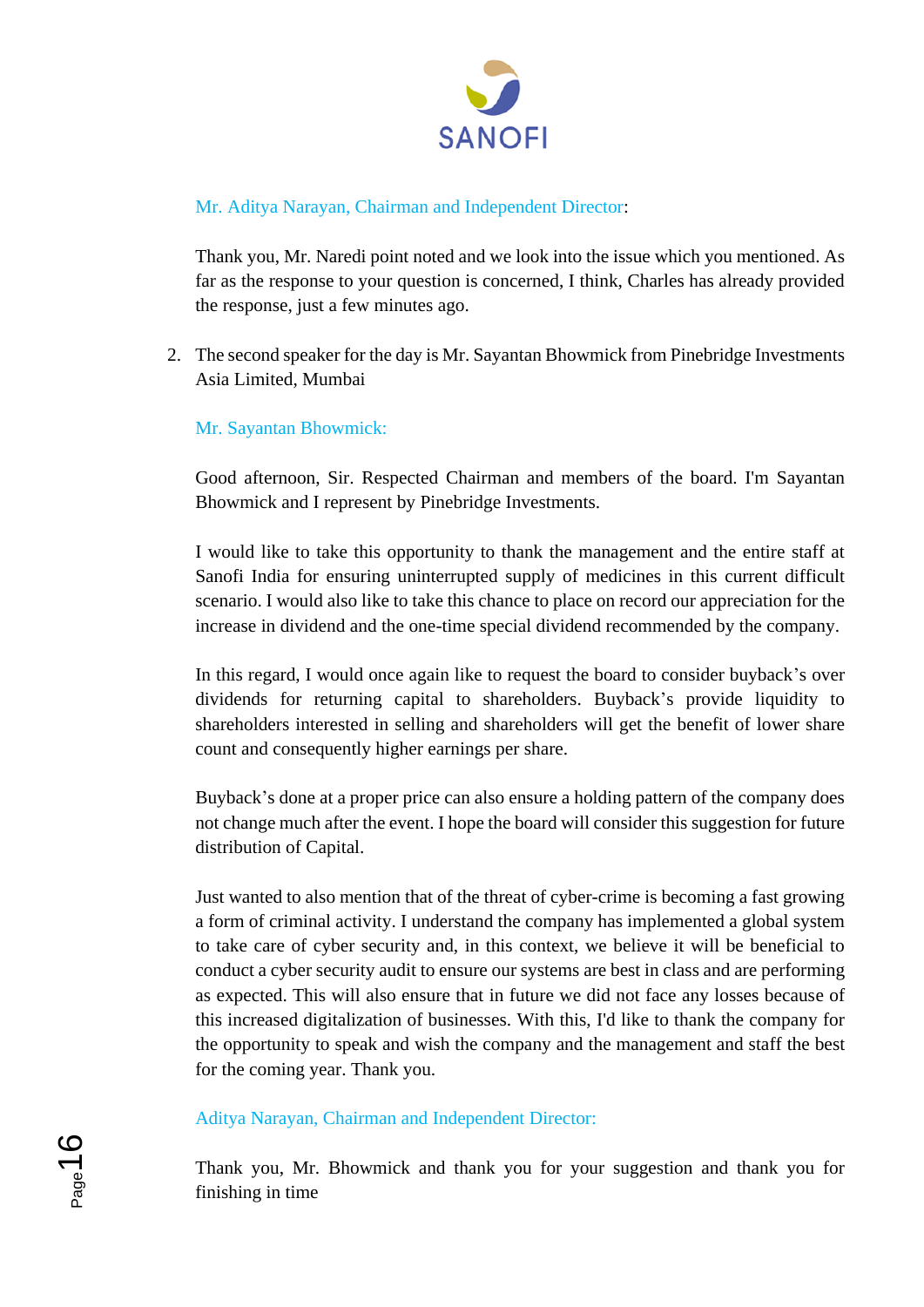

### 3. The third speaker for the day is Mrs. H S Patel from Mumbai

#### Mrs. H S Patel:

Very good afternoon to all of you. Chairman - Mr. Aditya Narayan, our MD - Mr. Rajaram Narayanan, our Whole Time Director - Mr. Cherian Mathew, our CFO - Mr. Charles Billard and Madam Thorat. Very good afternoon to all of you. I thank, first, Mr. Girish Tekchandani, even though he has never spoken till date in this financial year and for this AGM, I am thankful to Deepa and to Kiran.

As mentioned by a previous shareholder. Indeed, it would be much better if they were little very cooperative with their shareholders and helping us to get that connection. Sanofi is the world's largest producer of vaccine and global pharmaceutical company based on human health, empowering all the therapeutic solutions in terms of Pharma, vaccines and quality medicines across the whole of India.

I congratulate the company for their awards especially for the top employee of the year award. It may be my mistake, I have not come across any other awards.

Sanofi India is a debt free company. I'm very proud of it. But the share prices is very high. Today, the share price is Rs. 7,534. It is very high, especially for individual shareholders and the retail shareholders. If we would like to increase or enlarge our portfolio, it becomes very difficult to put the whole money in one of company. So I request the management, specially Charles Billard sir, if you are hearing, to have a split of shares so that Indian public can buy more shares and increase their portfolio in Sanofi India, just a humble request, please.

So, you have 11,000 million cash balance. What are your plans to utilize them? You have given us a dividend of Rs 349 in comparison to the share price, I find the dividend price a little low. And the cash balances is quite very high. How does the board and the management going to utilize such high cash balance? Sir, to improve the liquidity and increase the participation of our retail investments, I once again request management to split the shares. Promoters holding a 60% that of Hoechst and 0.02% of Sanofi France. Any plans to increase the holdings to 75%?

What are your plans for developing the COVID related medicines especially sanitizers or medicines or mask for the society? How is Sanofi contributing towards the Society for this pandemic?

What is the revenue of Depura which is vitamin D medicine specially for kids? Can we not have it even for the elders or do you already have it? Medicine or injections or in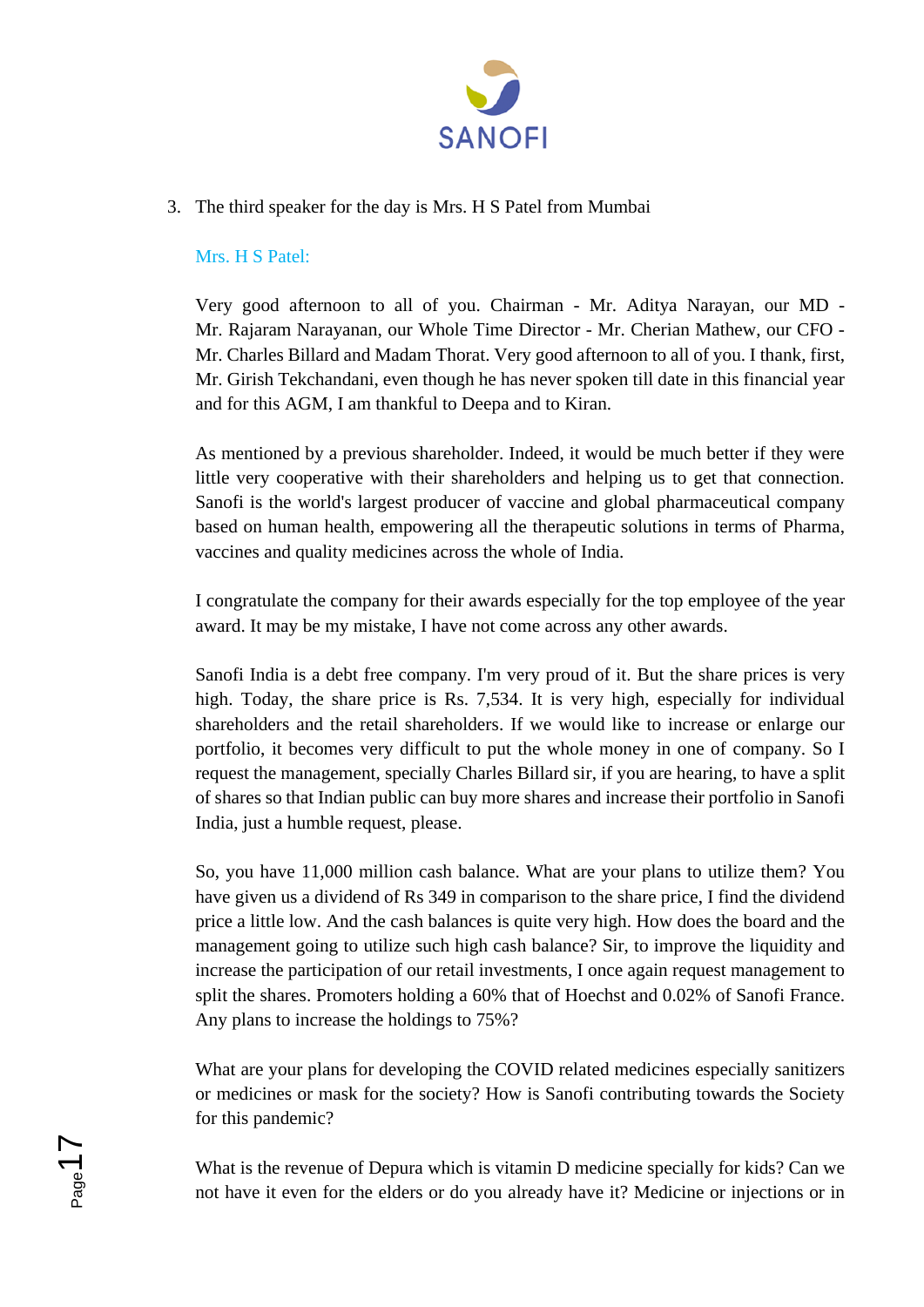

whatever form it is very essential. So, I also humbly request to the parent company to pay attention in other things also besides only vaccine please. Also, please see that we get other medicine like Vitamin D for elders, phosphorus medicine which includes phosphorous which are very essential, especially for elders. Team sitting on the management are all senior members and is very essential that at this senior level, it is the bodybuilding requires vitamin D. So please pay attention on Vitamin D, even for elders.

Other pharmaceutical companies have come out with very good products like protein shakes and such. Does the company have such products? This is once in a year, AGM and please allow me to speak.

# Mr. Aditya Narayan, Chairman and Independent Director:

Let me request you for one thing you've given lots of ideas and you will have lots of suggestions as well. I think you've got to give time to others also.

#### Mrs. H S Patel:

Yes. Last few minutes.

Can be reduced have a material cost which is 50%.

Prevention is better than cure, or why should doctors have all the benefit, give benefit to the public at large. What is the R&D cost of Sanofi? Pandemic impact on recruitment and attrition rate? Can you please throw light on that?

Thank you very much for giving me this, I support all your resolutions especially resolution number 3 pertaining to our MD and also I would like to state that it is very essential that the parent company participates in this Sanofi India. So, let the members of parent company also be there on the board of directors. Thank you very much.

### Mr. Aditya Narayan, Chairman and Independent Director:

4. Thank you, Mrs. Patel. Let's move to the next speaker. The next speaker for the day is Mr. Bimal Panchal from Mumbai.

### Mr. Bimal Panchal:

Good afternoon, Sir. My name is Bimal Panchal. I'm calling from the Mumbai. Thanks for giving us highest dividend of Rs. 349 and also in there, despite of all the sluggishness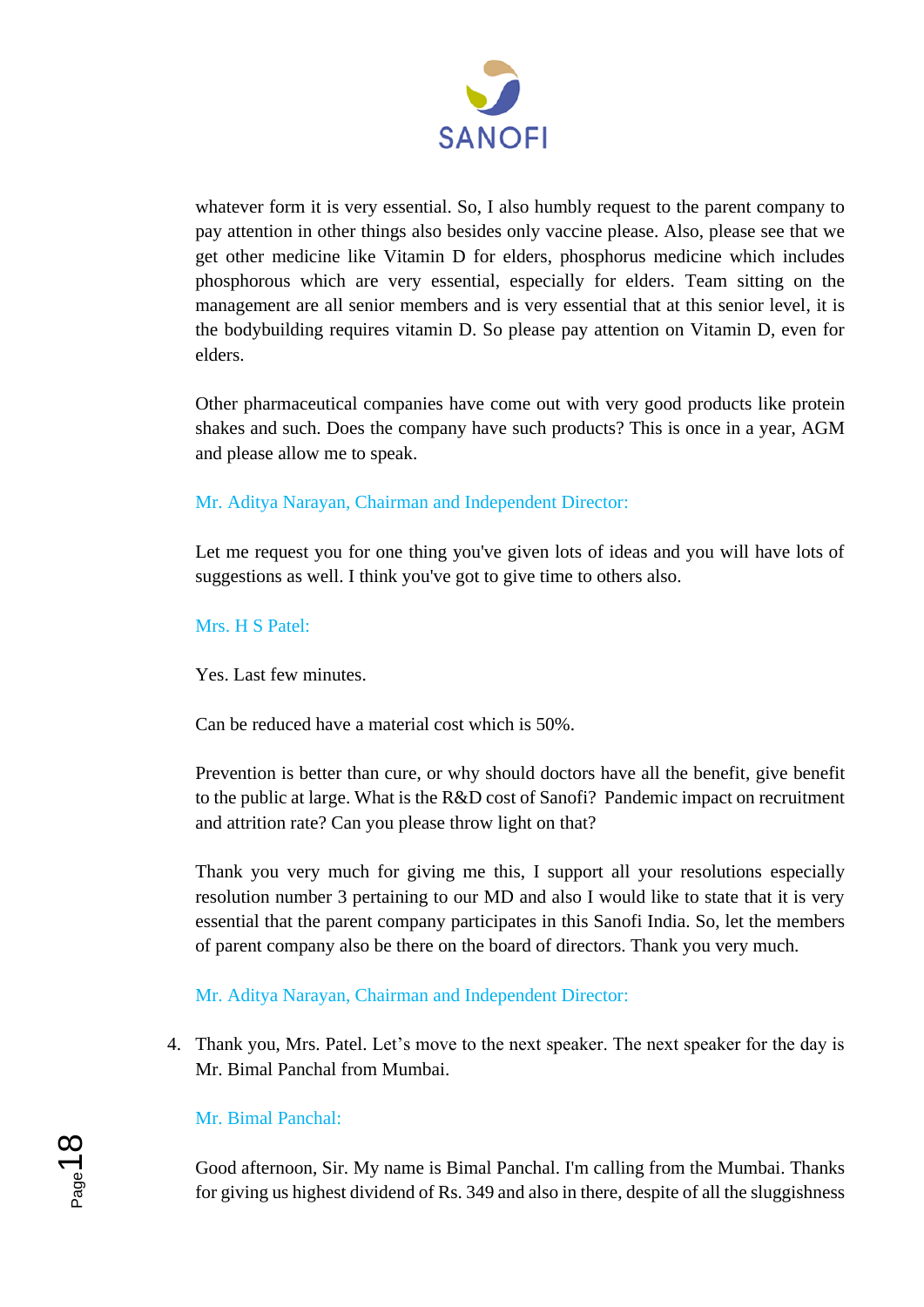

in the stock market our prices has become easier touching new high. There is a very good for the company. It sounds very good for the future of the company. Plus, we also support your, this slump sale of Ankleshwar unit so that you can focus only on your branded products and exit from the contract manufacturing. My compliments for the creativity depicted in annual report, which the theme empowering - by empowering the passion, empowering the technology and covering the education, thanks to whoever made it. And congratulations for the top employer of the year 2019.

On page number 94, there is a stock performance of the company in comparison with a BSE. I suggest, you should give us the comparison of Sanofi with BSE along with BSE pharma index. So, that we can come to know exactly in which direction, and in comparison with Pharma index, how we are doing so that that will be very interesting.

Our presence in electronic media through social media and YouTube and Facebook is very, very low, Sir. Because we don't have also our own YouTube channel, our Facebook page is also very dormant. So, my suggestion is to focus on electronic media.

As and when the normalcy is restored, I request the company, to consider Goa plant visit of the shareholder as and when the environment becomes normal.

Someone has complained that there was a connectivity problem but from the 2:45 pm, I was connected and there was no such a problem over there. There was an advertisement running of CSR activities done by your employees that was going very smoothly and connectivity was not a problem.

Your team led by Mr. Girish Tekchandani, Company secretary and Swapnali, Deepa Shah are doing excellent service and we are thankful for that. I wish all the best to the company in the years to come. Thank you very much.

Mr. Aditya Narayan, Chairman and Independent Director:

5. Thank you, Mr. Panchal. The fifth speaker for the day is Mr. Mohan Chandiramani from Mumbai

Mr. Girish Tekchandani, Company Secretary:

Chairman. Mr. Mohan Chandiramani is not on the call today. Moderator has informed me that he is not there. So, we can move to the next speaker, please.

Mr. Aditya Narayan, Chairman and Independent Director: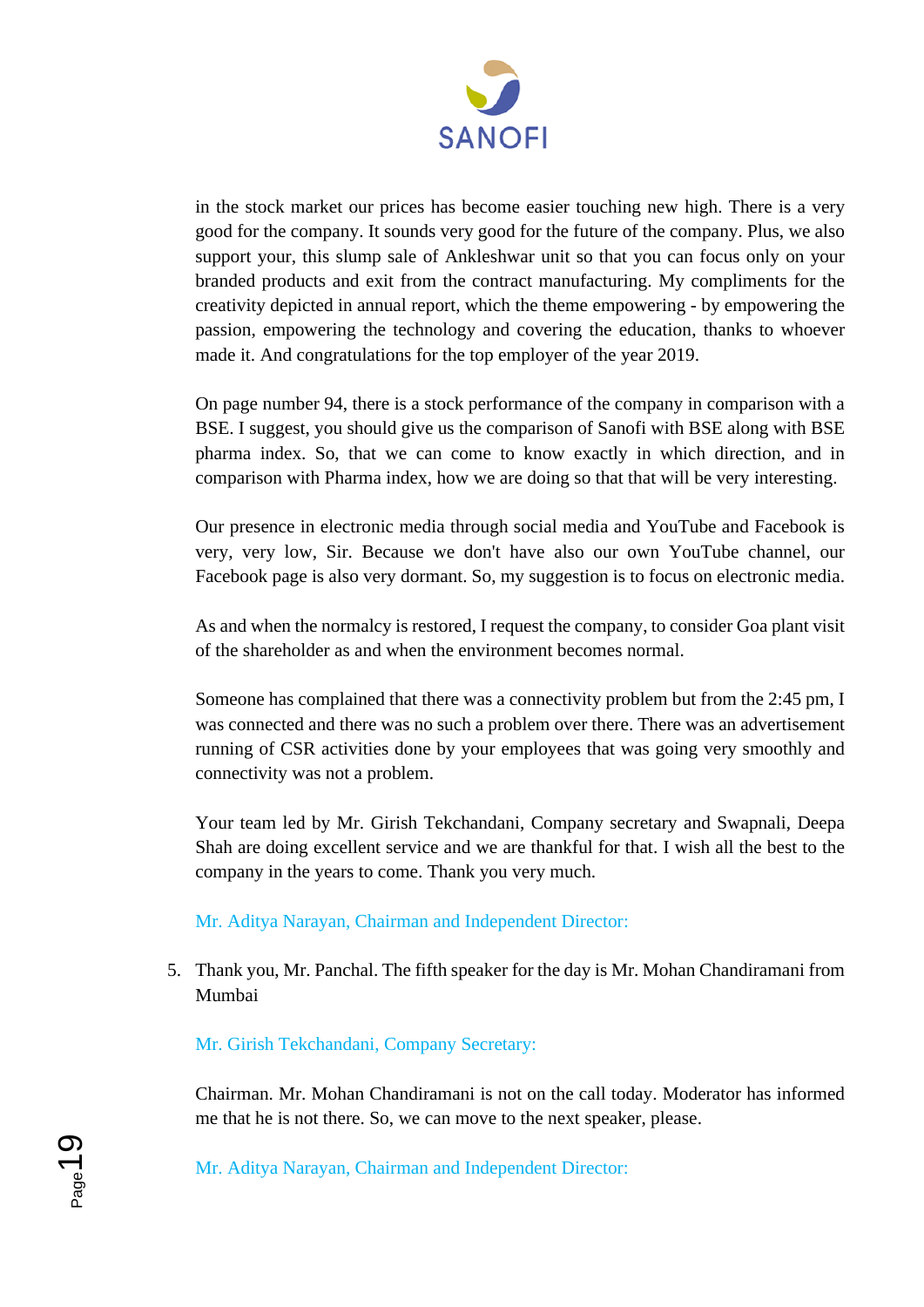

6. Thank you. The sixth speaker for the day is Mr. Irshad Yunus Modi from Mumbai I understand. He is also not there

Mr. Girish Tekchandani, Company Secretary:

He's also not on the call Chairman.

Aditya Narayan, Chairman and Independent Director:

7. Thank you. The seventh speaker for the day is Mr. Dipankar Purkayastha from Delhi

Mr. Dipankar Purkayastha:

Thank you for the opportunity. First of all, I would like to say that is because of this electronic format, I have been able to participate in your AGM for the first time, although I'm a shareholder for a long time. So, SEBI permitting, I would request you to continue with this format, in future, even when coronavirus goes away. That's a small request because it is much more participative for investors living outside Mumbai.

I had sent three questions. Two of them have not been replied. The first question - I wanted to know that on account of closure of the Ankleshwar facility, what would be the impact on profitability? Revenue part you all have already given in the annual report. I just wanted to know assuming current margins and prices, what would be the impact on profitability and if this is going to be construed as a forward looking statement, at least tell me in the last year how much did the Ankleshwar contribute to the profits of the company? So that is one question of mine, which I would like to be answered and the second I won't call it a suggestion. It's just an observation over the last two or three years we have been noticing many multinational companies, I will give the example of Scheffler which is a German ball-bearing group and Refractory which is an Austrian refractory multinational. They have been merging the listed and unlisted subsidiaries to one consolidated entity. So, I would request the Sanofi group who I know that no pharmaceutical group has moved in this direction, but humble request to consider this as is to be very friendly to the minority shareholders in Sanofi India. So that is all that I have to say, and just, if I could get the answer to my unanswered question that will be very nice.

Mr. Aditya Narayan, Chairman and Independent Director:

Thank you, Mr. Purkayastha. Let me now move to the next speaker.

8. The eighth speaker for the day is Mr. Bharat Shah from Mumbai

 $P<sub>age2</sub>$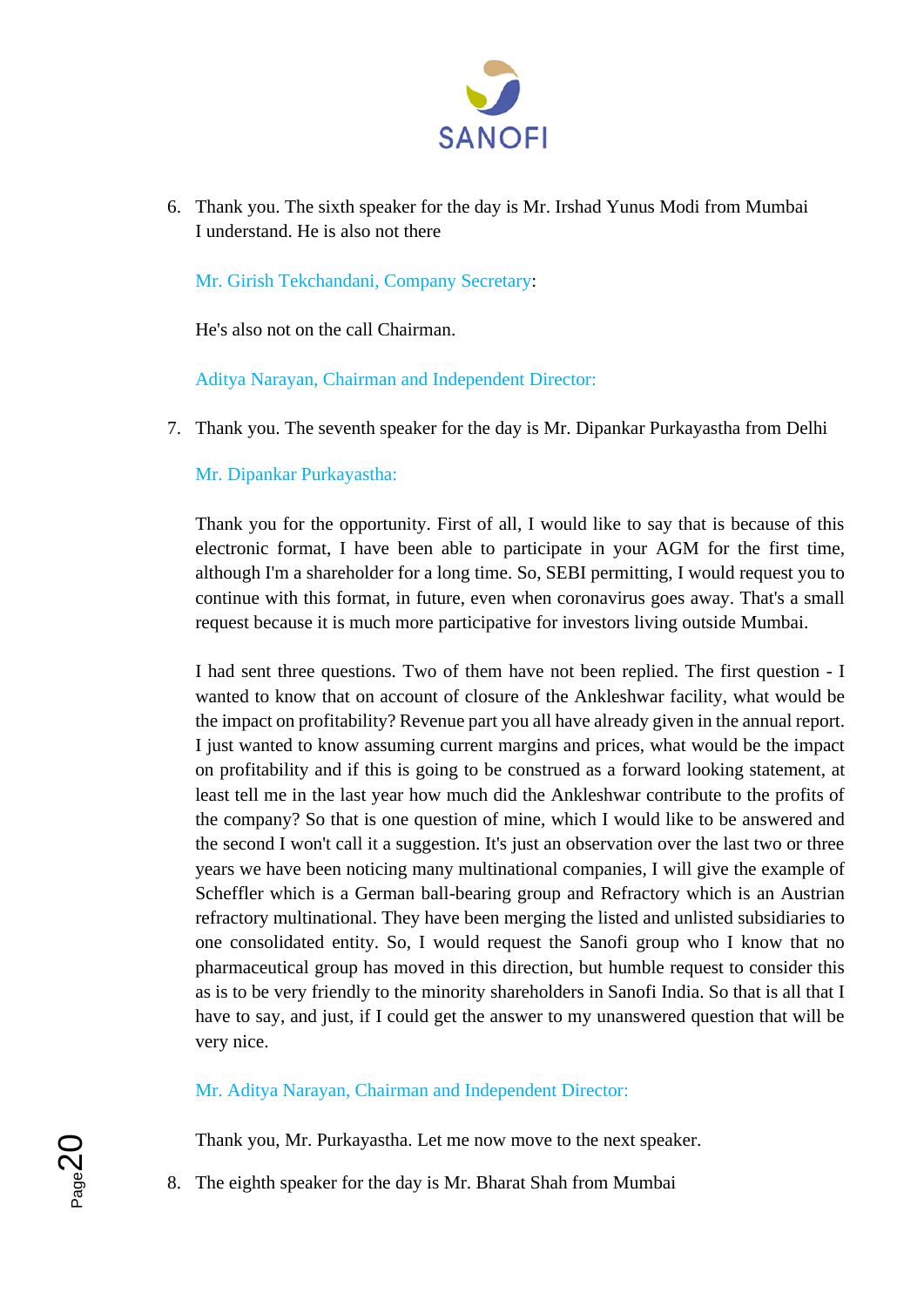

Is not present. Is it?

Mr. Girish Tekchandani, Company Secretary:

Yes, Chairman. Mr. Bharat Shah and the next Speaker Mrs. Smita Bharat Shah, both are not on the call.

Mr. Aditya Narayan, Chairman and Independent Director:

9. Thank you. The tenth and last speaker for the day is Mrs. Homayun B. Pouredehi from Mumbai

# Mrs. Homayun B. Pouredehi:

**N**<br>Page21

My request is, you mentioned all financials in millions. You know, we are Indians so we are more comfortable in Crores. So, please don't use millions, I know foreign people are connected with millions. We only understand crores so next time, please for us to be able to understand Indians will prefer to mention crores.

Another thing, your drugs easily available during the lockdown and even after the lockdown? So, do you know so many drugs were not available at the chemists' shop. Imagine, just imagine the hardship and the suffering of us. I was very happy to know that you had with distribution system and supply chain, but so the drugs are not available in the chemist. Once I got over there was nobody to come and replenish them. So, if you can throw light on that particular problem.

How many drugs do we have under the DPCO or do we have drugs under the DPCO? So you mentioned about the new products in the market that also you mentioned.

Sir, you should have had interim dividend. Six months have gone after December.

Sir, you have to develop some medicines regarding Covid. You have such expertise, your parent company should assist you, should guide you for introducing any Covid related drugs. So many drugs we see on our TV, provide medicines if not vaccines since it is only with your foreign company. Sir, you mentioned also how the lockdown has affected us. Are you importing any raw materials from China for the manufacture of our drugs? any API?

That is all, Sir. Beruz will speak now, Sir. I have spoken. Thank you very much.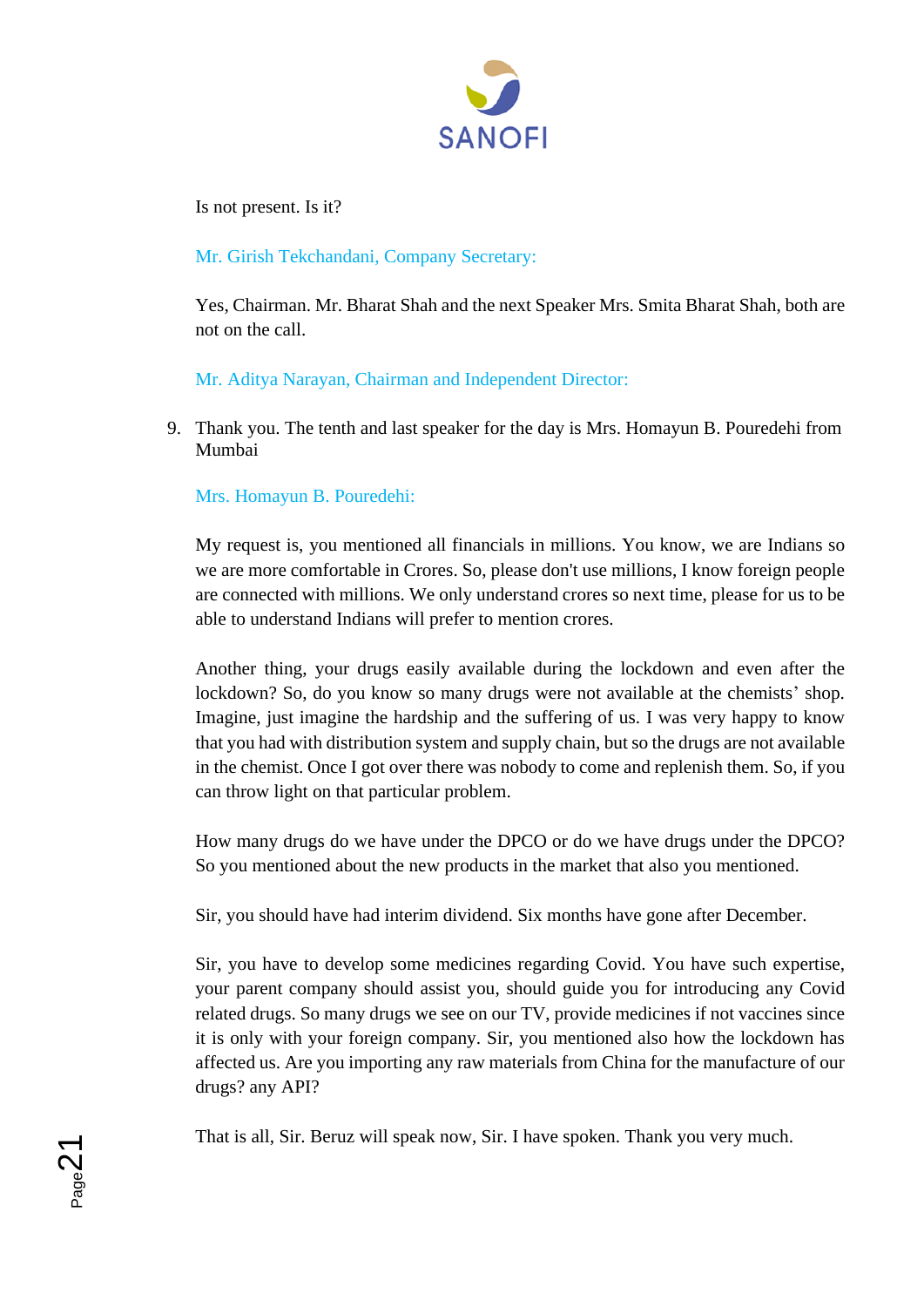

Mr. Aditya Narayan, Chairman and Independent Director:

Thank you very much.

# Mr. Beruz Pouredehi:

Respective Chairman and other Directors. My name is Beruz Pouredehi.

We are very happy that you are giving such a substantial amount of dividend and special dividend also. We were waiting, since such a long time because you are year ended in the month of December 2019 and we were waiting for the dividend. But all of a sudden, it has been prolonged till July, but it is better late than never. We congratulate our Company Secretary, Mr. Girish Tekchandani for taking care of all the shareholders.

Our Company doing exceedingly well and we wish our company all the very best, and we support all your resolutions and we hope to see better days ahead.

Sir, we wish to see next year, much more dividend, then this year. All the best. We support all your resolution, Sir. Thank you very much for giving me an opportunity to speak. Thank you, Sir. Good day.

Mr. Aditya Narayan, Chairman and Independent Director:

Thank you, Mrs. Pouredehi.

We have taken note of your valuable comments and suggestions from all of you and will consider them in future.

This brings us to the end of this meeting. Before I announce conclusion of this meeting, few important points -

- 1. Members who have still not voted on resolutions are requested cast their vote on CDSL e-voting system. The detailed process of voting is mentioned in the AGM notice. Let me remind you that voting will close after 30 minutes from the time of closure of this meeting.
- 2. My sincere thanks to all shareholders, members of the medical fraternity, our distributors and the people of India for your continued trust in us. On behalf of your Company, I gratefully acknowledge the support received from Government agencies at the Centre and in the States of India. I also thank our employees across our Company